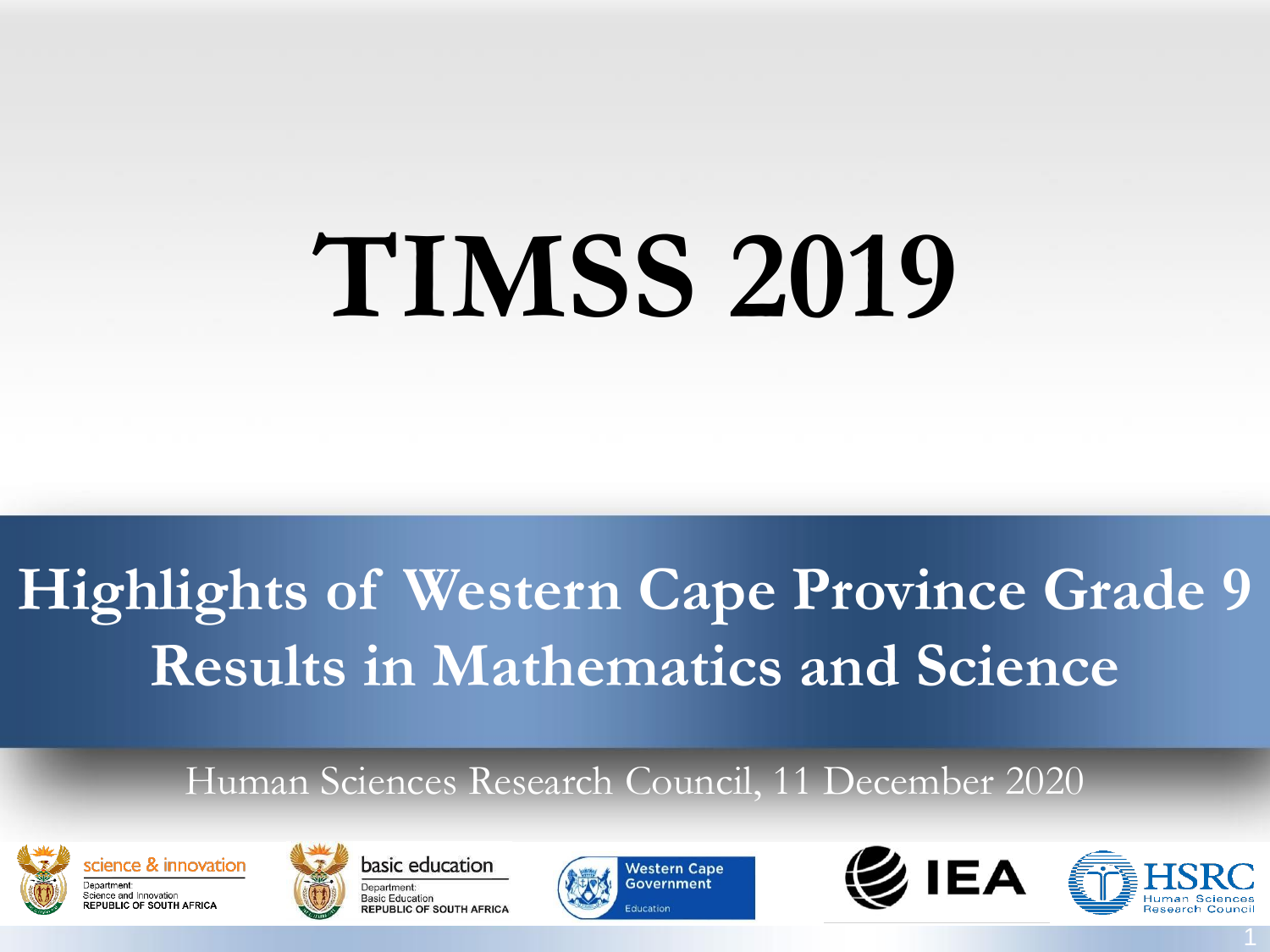# Appreciation

- The MEC, HoD and WCED for recognizing the importance of evidence-based decision making and the bravery to measure achievements.
- WCED provincial coordinators and district officials who supported the TIMSS data collection.
- Principals, educators and learners who allowed us into your schools and classrooms.
- The HSRC research and administrative teams for going beyond the call of duty.







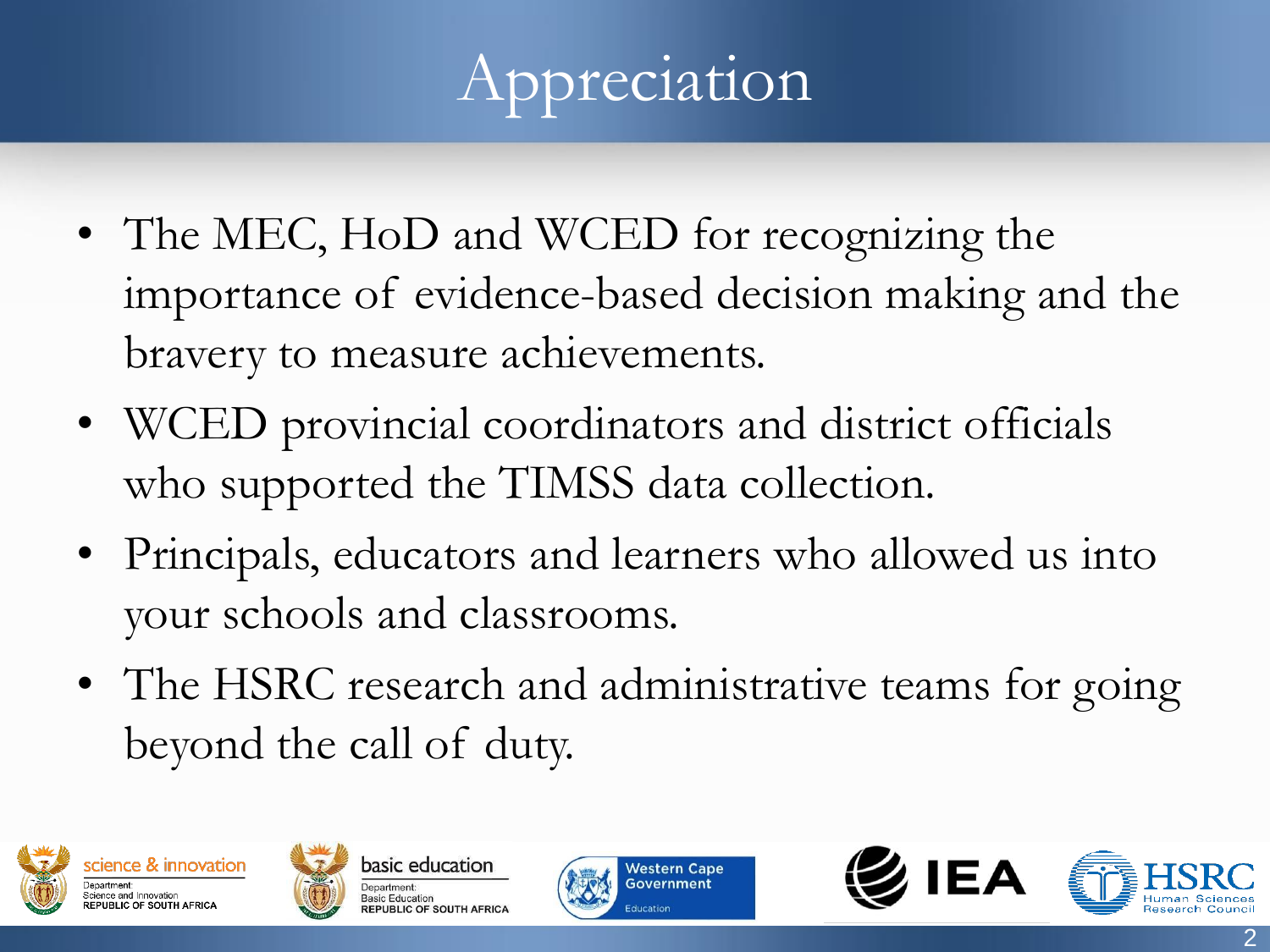### What is TIMSS?

- TIMSS is a cross-national assessment of the mathematics and science knowledge of 4/5th Grade and 8/9th Grade learners.
- TIMSS collects **achievement data** and **contextual information**  from learners, schools, educators and parents in order to explain achievement.
- South Africa tested at grade 8 level in 1995, 1999, 2003 and at grade 9 level in 2003, 2011, 2015 & 2019. **Only 25 years achievement dataset.**

We tested at grade 5 from 2015









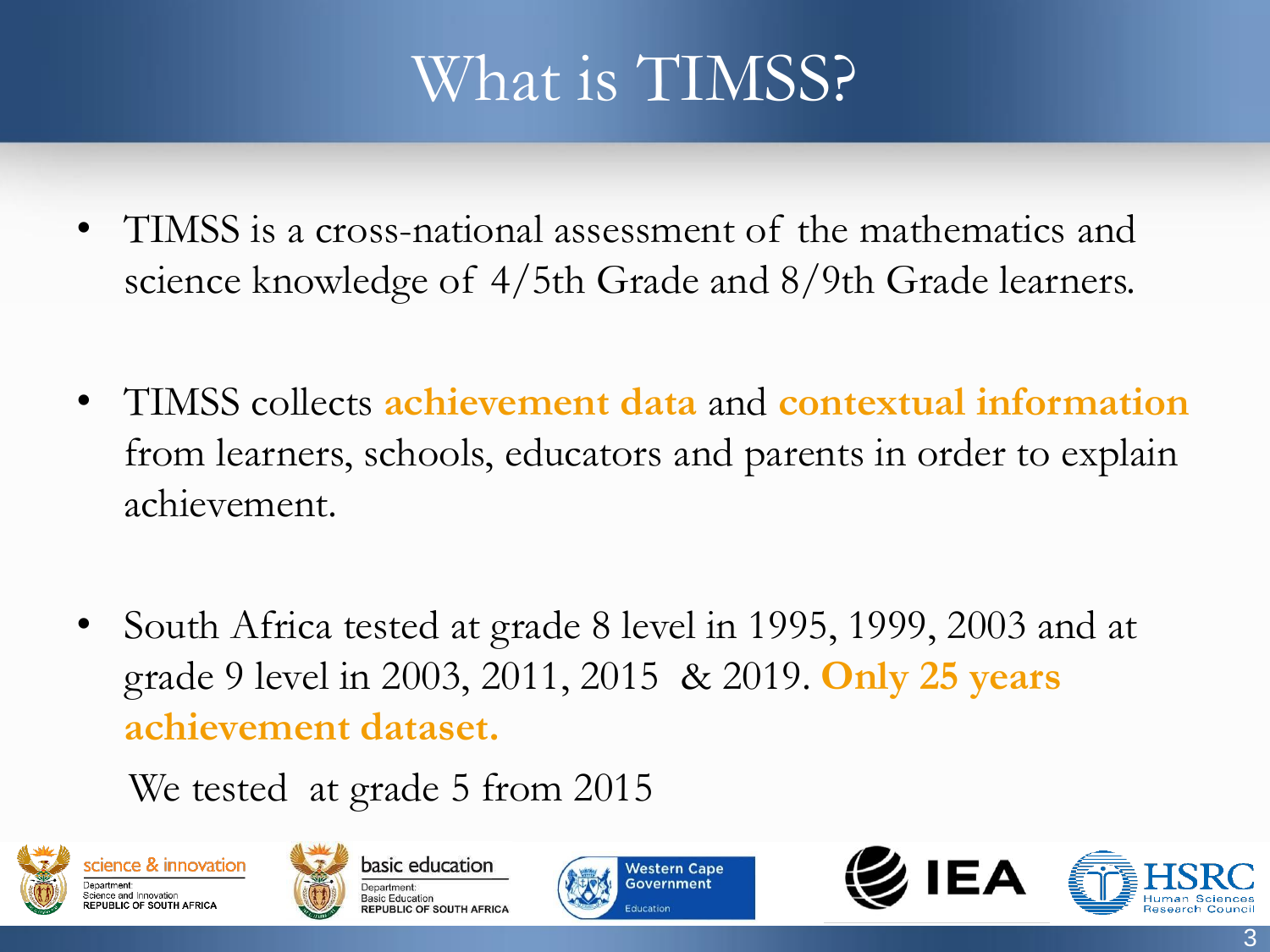## TIMSS in Western Cape

- The South African provincial sample is around 30 schools each.
- Provincial achievement estimates are not precise and there is a high estimation error – referred to as the Standard Error.

**For example, the Western Cape TIMSS 2015 mathematics achievement was 391 points with a Standard Error of 11. This means the WC score was somewhere between 391 +/-22.**

**Thus, the estimated score was between 366 to 413**.

- For more precise provincial measures, two provinces, Gauteng and Western Cape, increased their sample size to 150 schools in TIMSS 2019.
- Called a 'benchmarking" entity like Quebec, Moscow City, Dubai, Madrid.









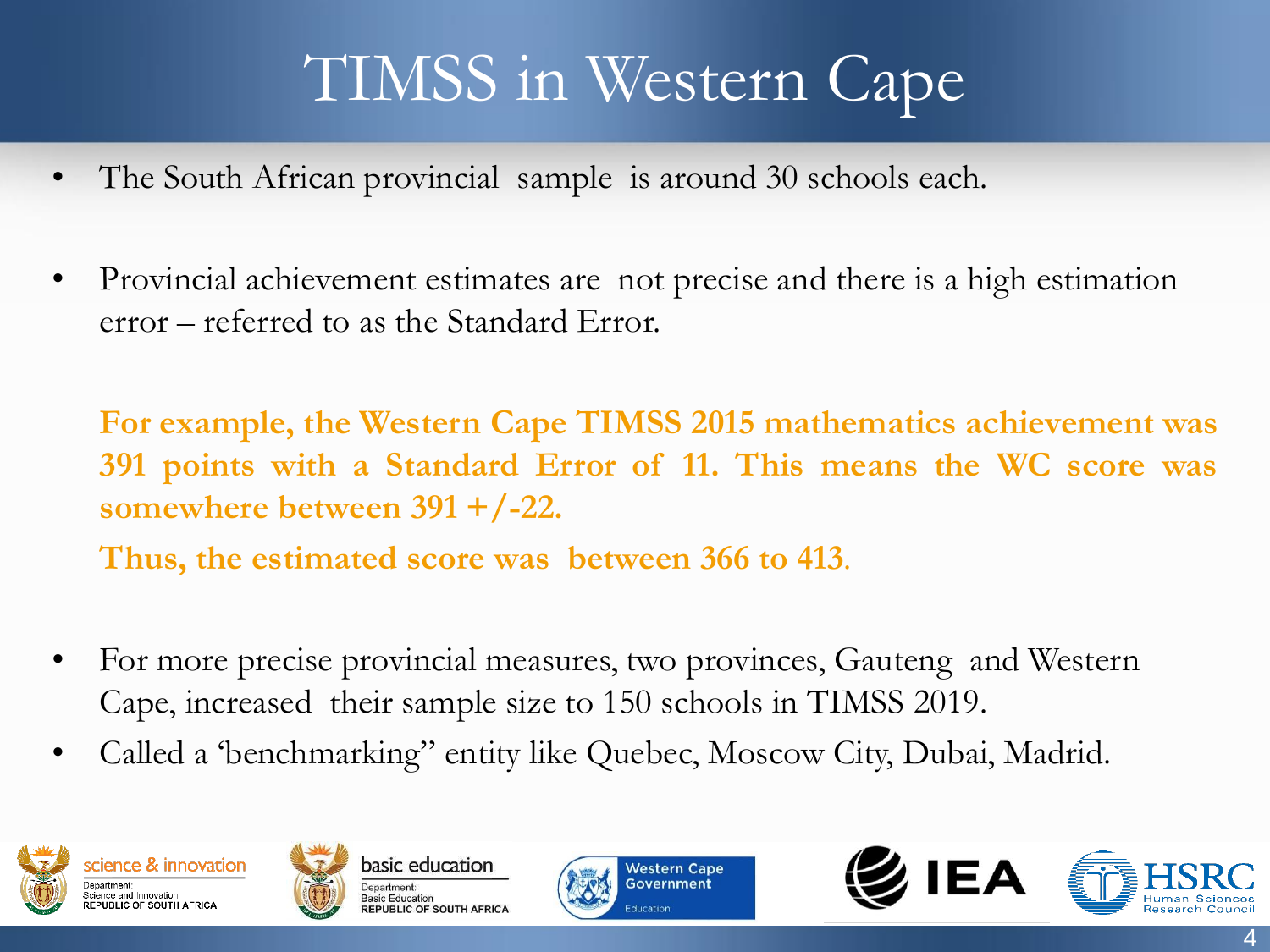#### TIMSS Research Questions

What is the mathematics and science achievement and achievement gaps in TIMSS 2019?

What is the mathematics and science achievement trend from 2011 to 2019?

What influences mathematics and science achievement in Western Cape?









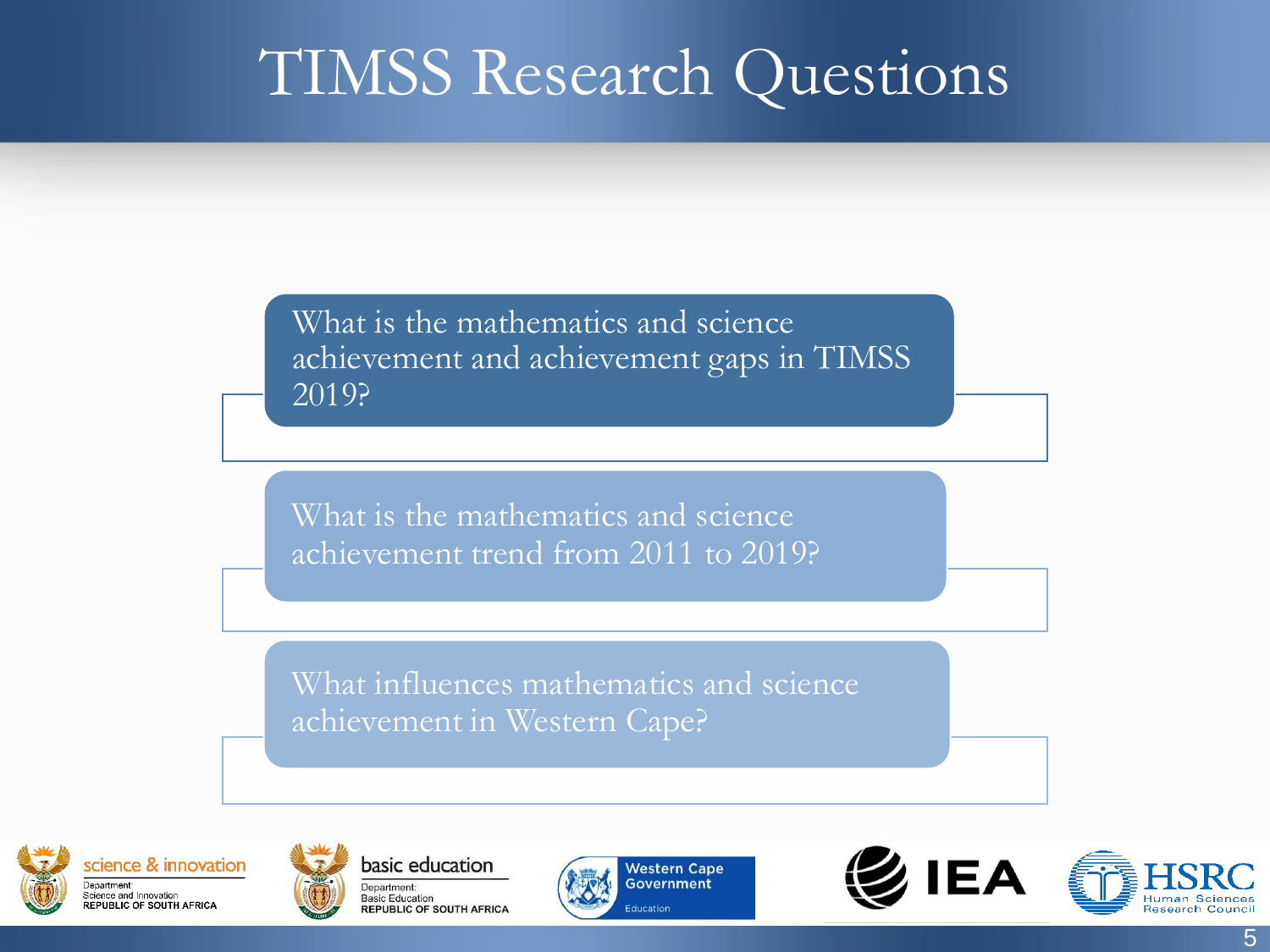# Who participated in TIMSS 2019?



#### **Grade 4/5**

- 58 countries and 6 benchmark participants
- South African sample is 300 schools
- Western Cape is part of the South African National sample

#### **Grade 8/9**

- 39 countries and 7 benchmark participants
- WC sample of 150 schools is part of both the National and Provincial study
- **Realised sample:** 149 schools; 171 Mathematics & 165 Science teachers; 149 principals; 5 351 learners









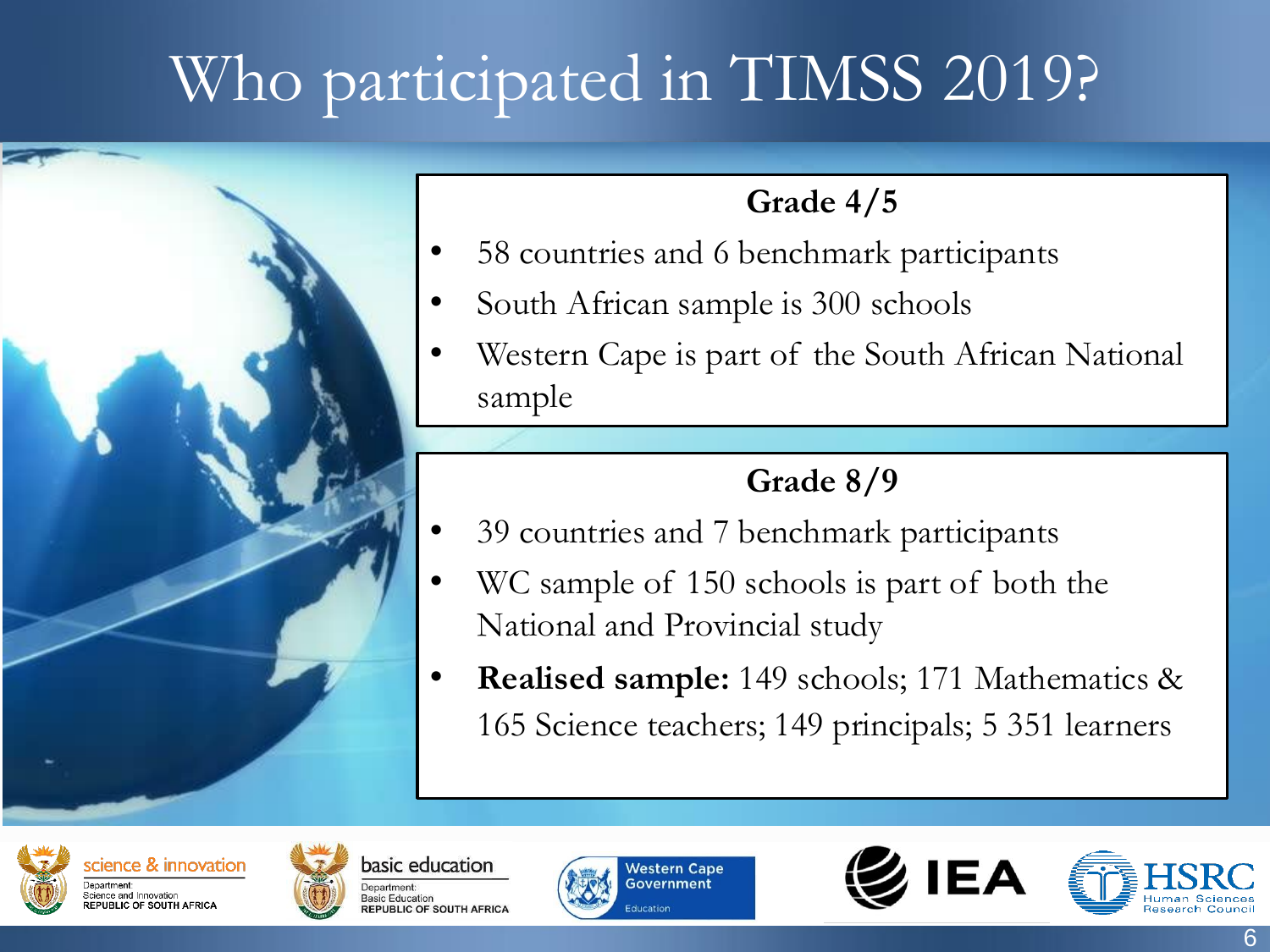# STORY 1: Achievements

- Achievement and Ability
- Achievement Trends
- Achievement for Provinces, Fee-status of schools, Gender
- Achievement Gaps and High Performing Learners
- Western Cape in relation to International Achievement
- Match between TIMSS and CAPS







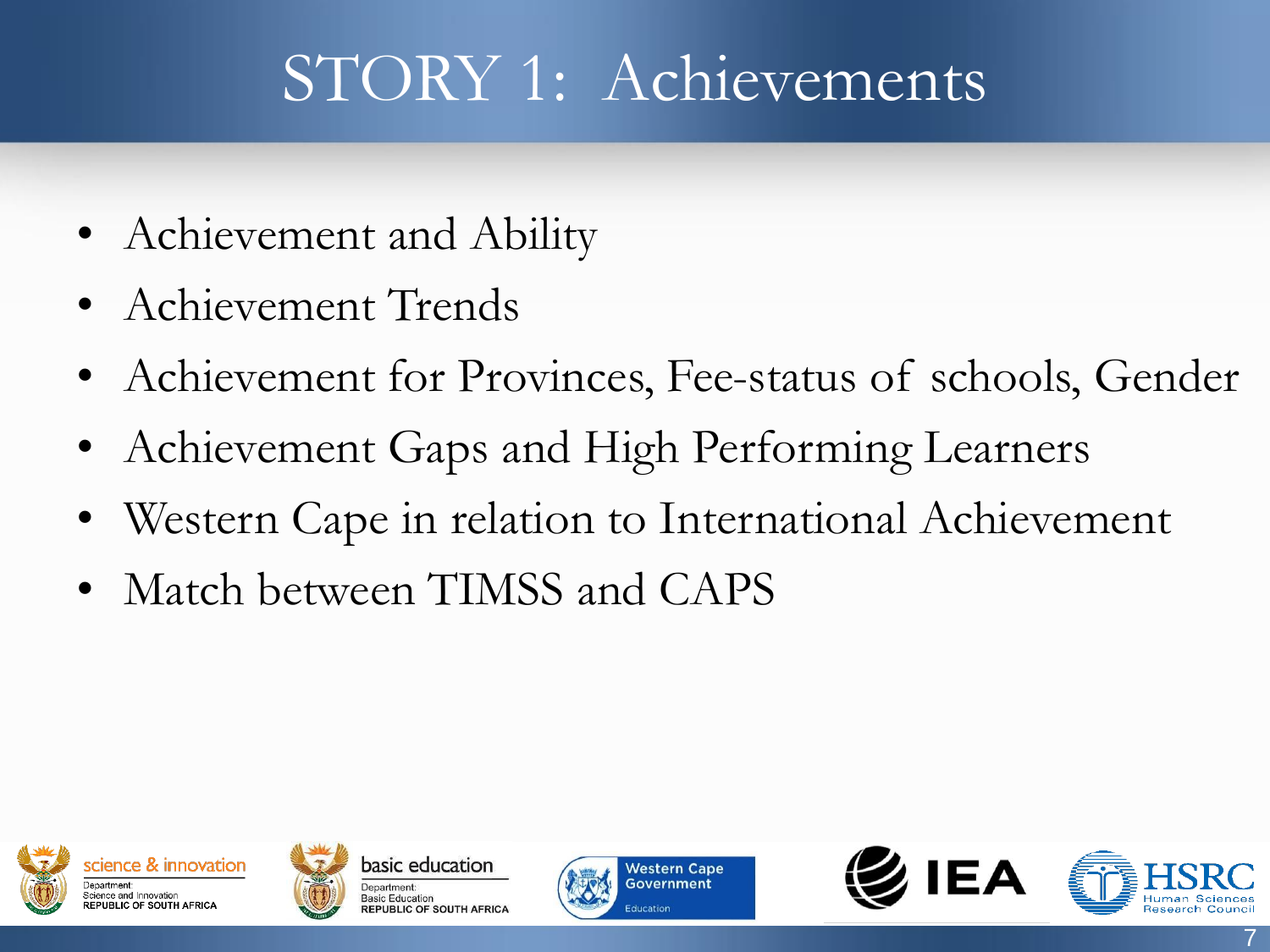### TIMSS Items: Grade 9 Mathematics

| Country                      | Percent full credit |
|------------------------------|---------------------|
| Singapore                    | 90                  |
| Japan                        | 89                  |
|                              |                     |
| Cyprus                       | 63                  |
|                              |                     |
| Portugal                     | 57                  |
| <b>International average</b> | 56                  |
| Italy                        | 55                  |
|                              |                     |
| Malaysia                     | 52                  |
| Lebanon                      | 51                  |
| Iran, Islamic Rep. of        | 51                  |
|                              |                     |
| Israel                       | 46                  |
| Western Cape (9)             | 44                  |
|                              |                     |
| <b>United States</b>         | 39                  |
| Gauteng (9)                  | 37                  |
| France                       | 36                  |
| Kuwait                       | 32                  |
| Saudi Arabia                 | 30                  |
| South Africa (9)             | 27                  |
| Chile                        | 26                  |
| Morocco                      | 26                  |

**Content Domain: Geometry Cognitive Domain: Applying** Description: Determines the value of an angle in an irregular quadrilateral given the values of the other angles



The answer shown illustrates the type of response that would receive full credit (1 point).







basic education Department: **Basic Education REPUBLIC OF SOUTH AFRICA** 





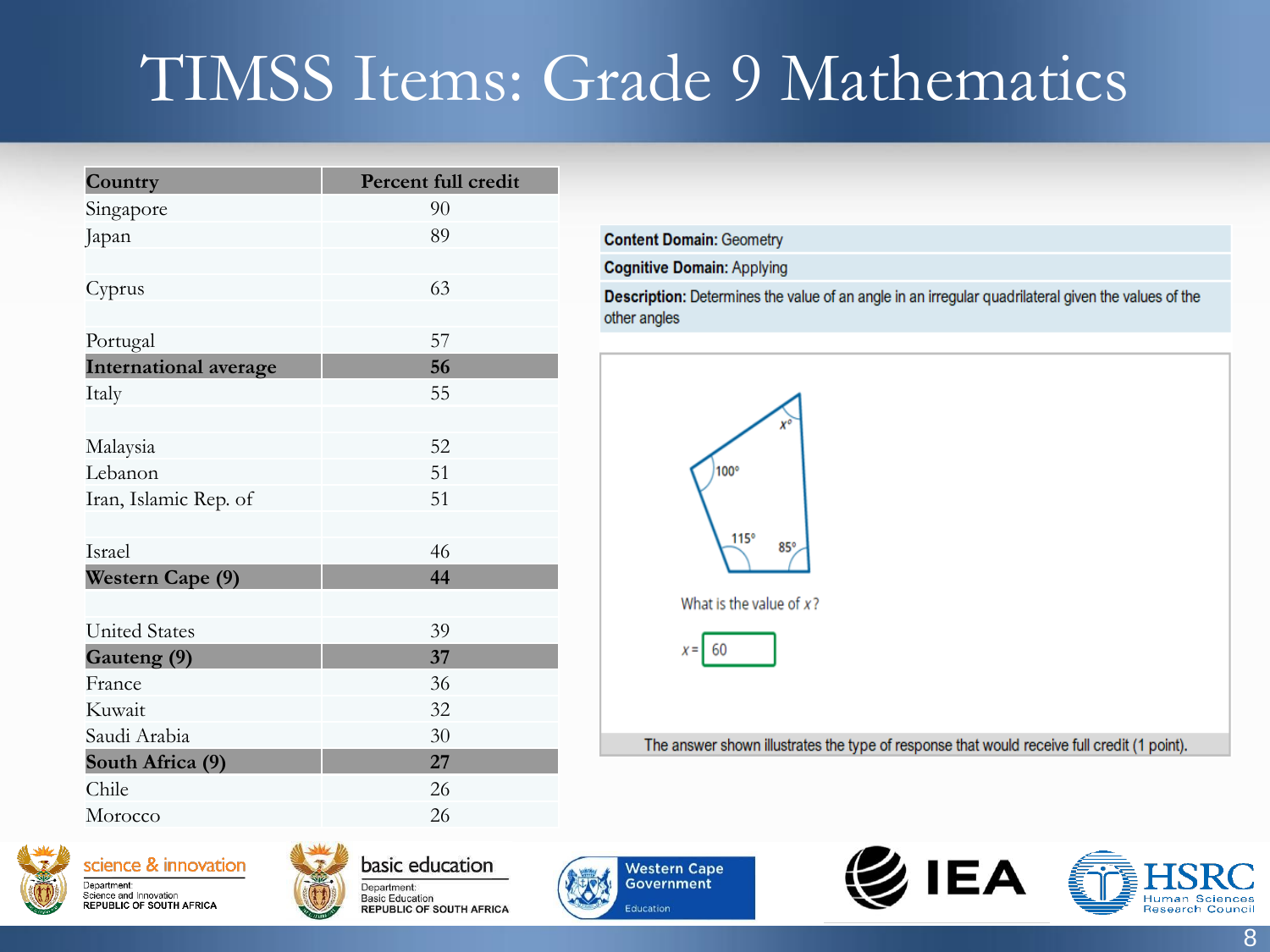### TIMSS Items: Grade 9 Science

air

| Country                      | <b>Percent full credit</b> |  |  |  |  |
|------------------------------|----------------------------|--|--|--|--|
| Singapore                    | 85                         |  |  |  |  |
| Chinese Taipei               | 69                         |  |  |  |  |
|                              |                            |  |  |  |  |
| Israel                       | 57                         |  |  |  |  |
|                              |                            |  |  |  |  |
| Kuwait                       | 49                         |  |  |  |  |
| <b>International average</b> | 48                         |  |  |  |  |
| Jordan                       | 48                         |  |  |  |  |
|                              |                            |  |  |  |  |
| Saudi Arabia                 | 40                         |  |  |  |  |
| Iran, Islamic Rep. of        | 40                         |  |  |  |  |
|                              |                            |  |  |  |  |
| Georgia                      | 36                         |  |  |  |  |
| Morocco                      | 34                         |  |  |  |  |
| <b>Western Cape</b>          | 33                         |  |  |  |  |
| Malaysia                     | 33                         |  |  |  |  |
| Gauteng                      | 32                         |  |  |  |  |
| New Zealand                  | 30                         |  |  |  |  |
| Lebanon                      | 29                         |  |  |  |  |
| Chile                        | 24                         |  |  |  |  |
| <b>South Africa</b>          | 20                         |  |  |  |  |

#### **Content Domain: Biology Cognitive Domain: Reasoning Description:** Explains now root gargens in cities help requce the amount of carbon gloxige in the In some large cities, owners of large buildings and houses have installed gardens on the roofs. Having more gardens helps reduce the amount of carbon dioxide in the air. How does increasing the number of gardens help reduce the amount of carbon dioxide in the air? The trees and plants in the gardens take carbon dioxide out of the air during photosynthesis and give off oxygen.

The answer shown illustrates the type of response that would receive full credit (1 point).









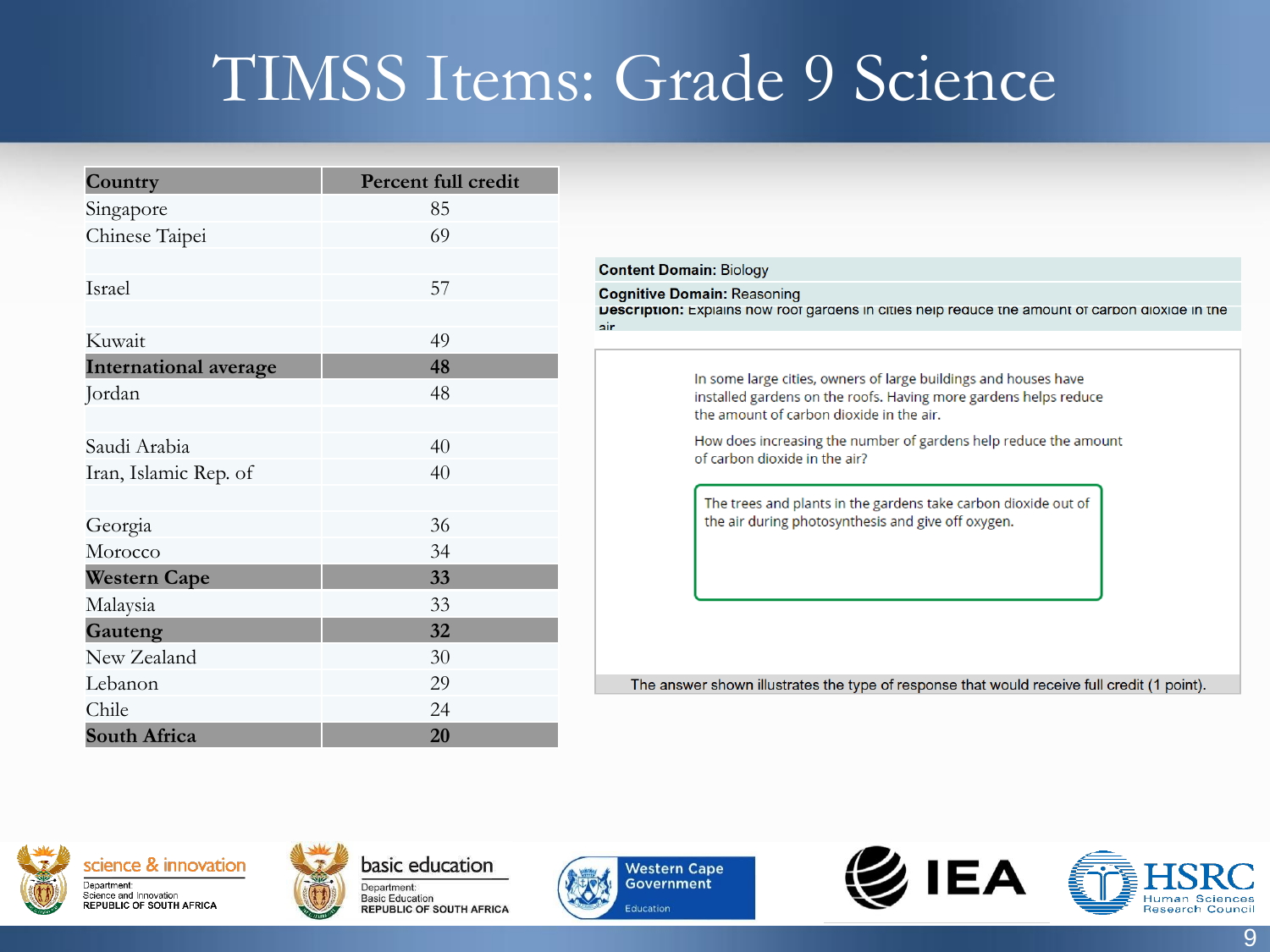#### Western Cape Achievement 2011 to 2019

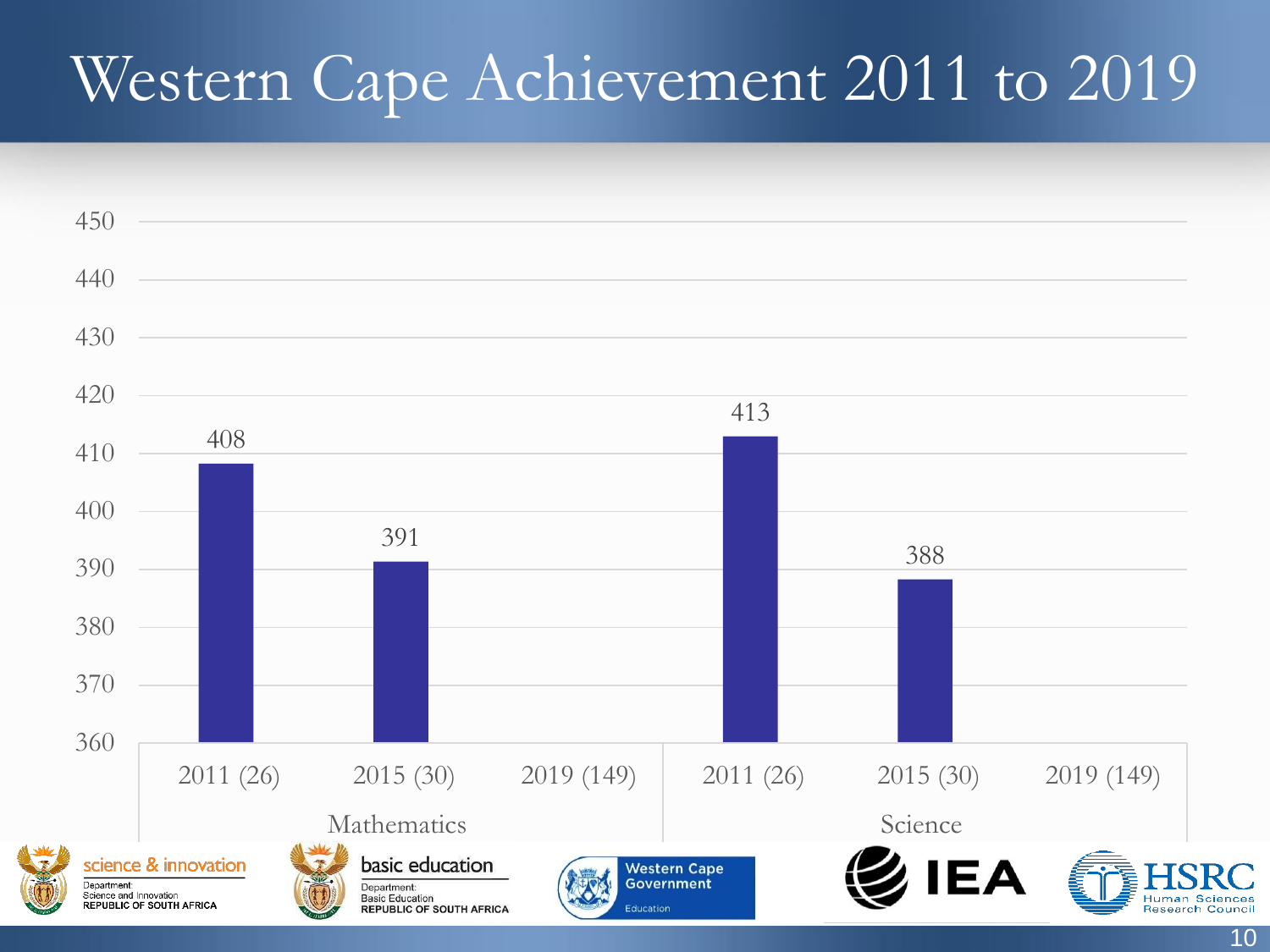#### Achievement 2011 to 2019

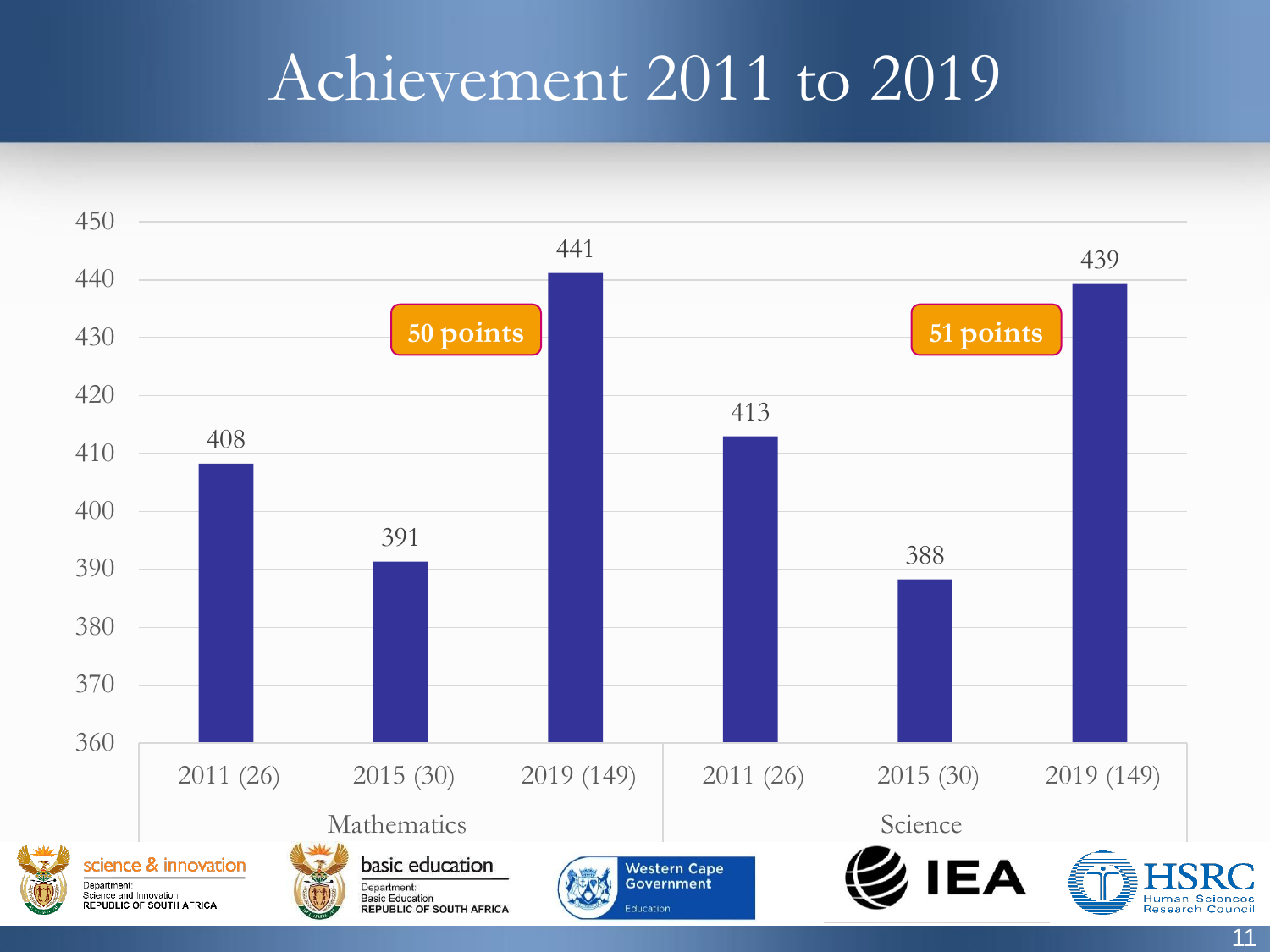### Distribution of achievement scores, 2019



#### **Science has wider distribution and starts at lower scores than mathematics. Science needs attention.**









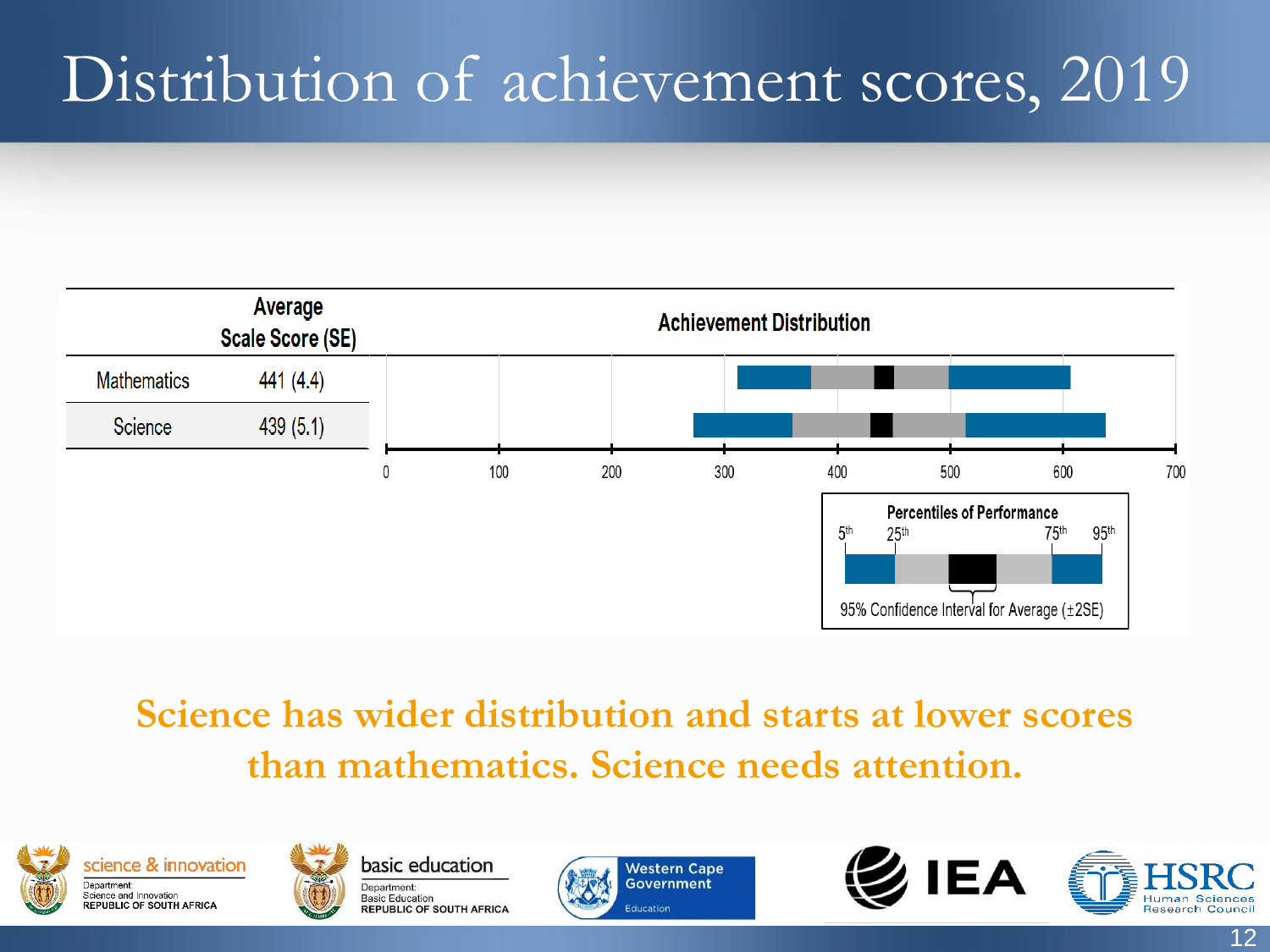#### TIMSS 2011 to 2019







basic education Department: **Basic Education REPUBLIC OF SOUTH AFRICA** 



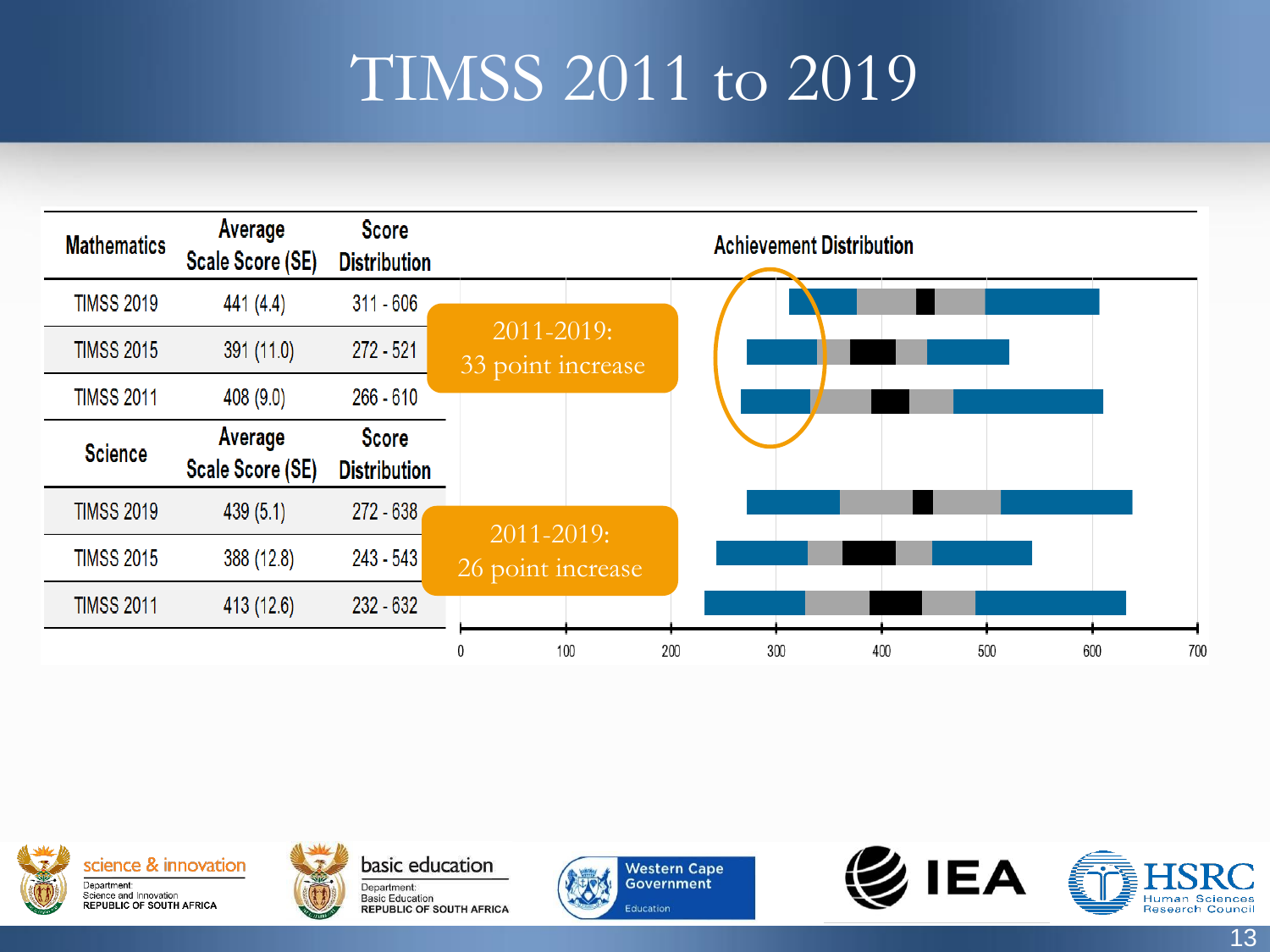## Achievement by Ability Benchmarks

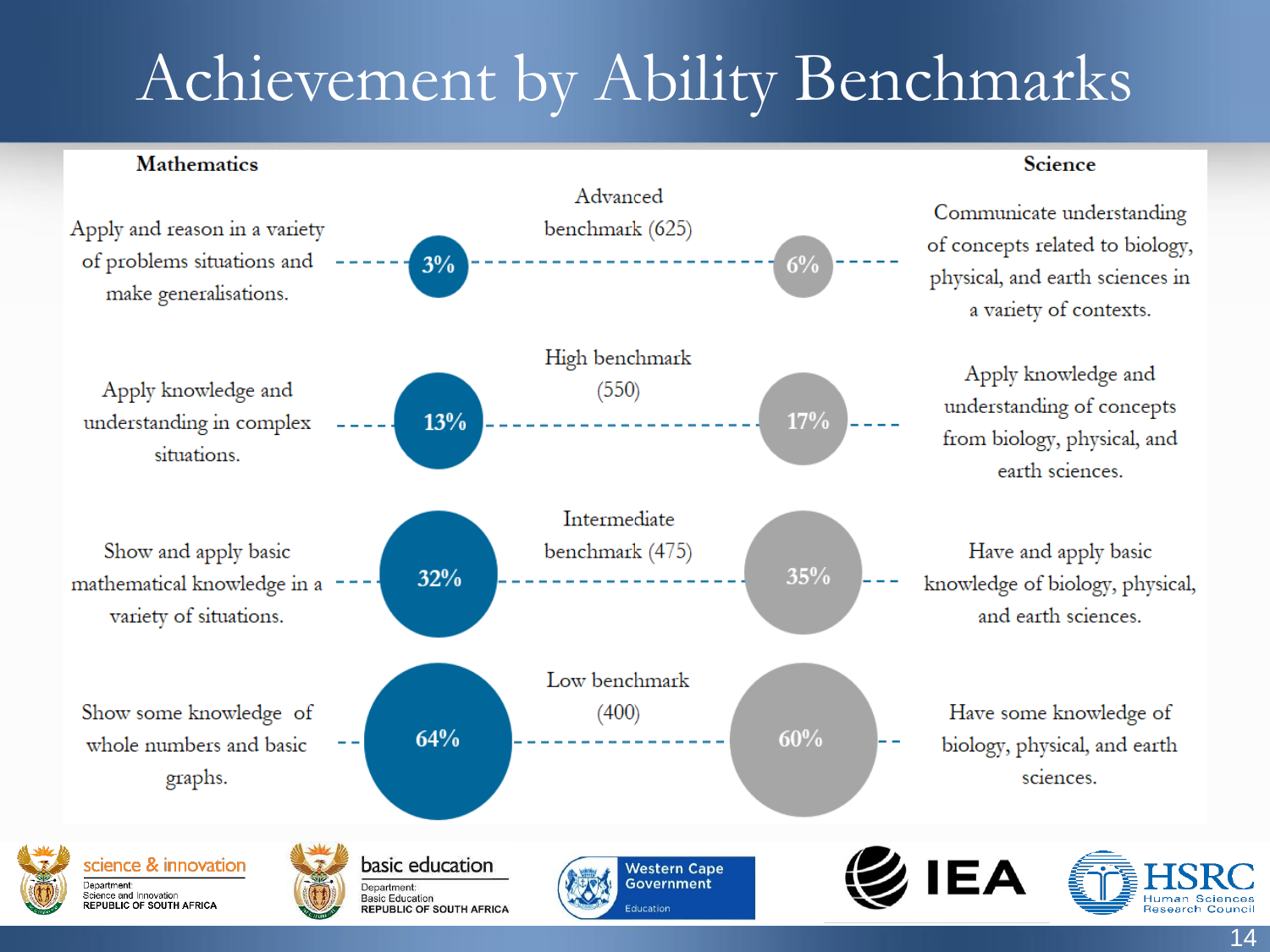#### Grade 9 Mathematics Achievement, by Province, 2019











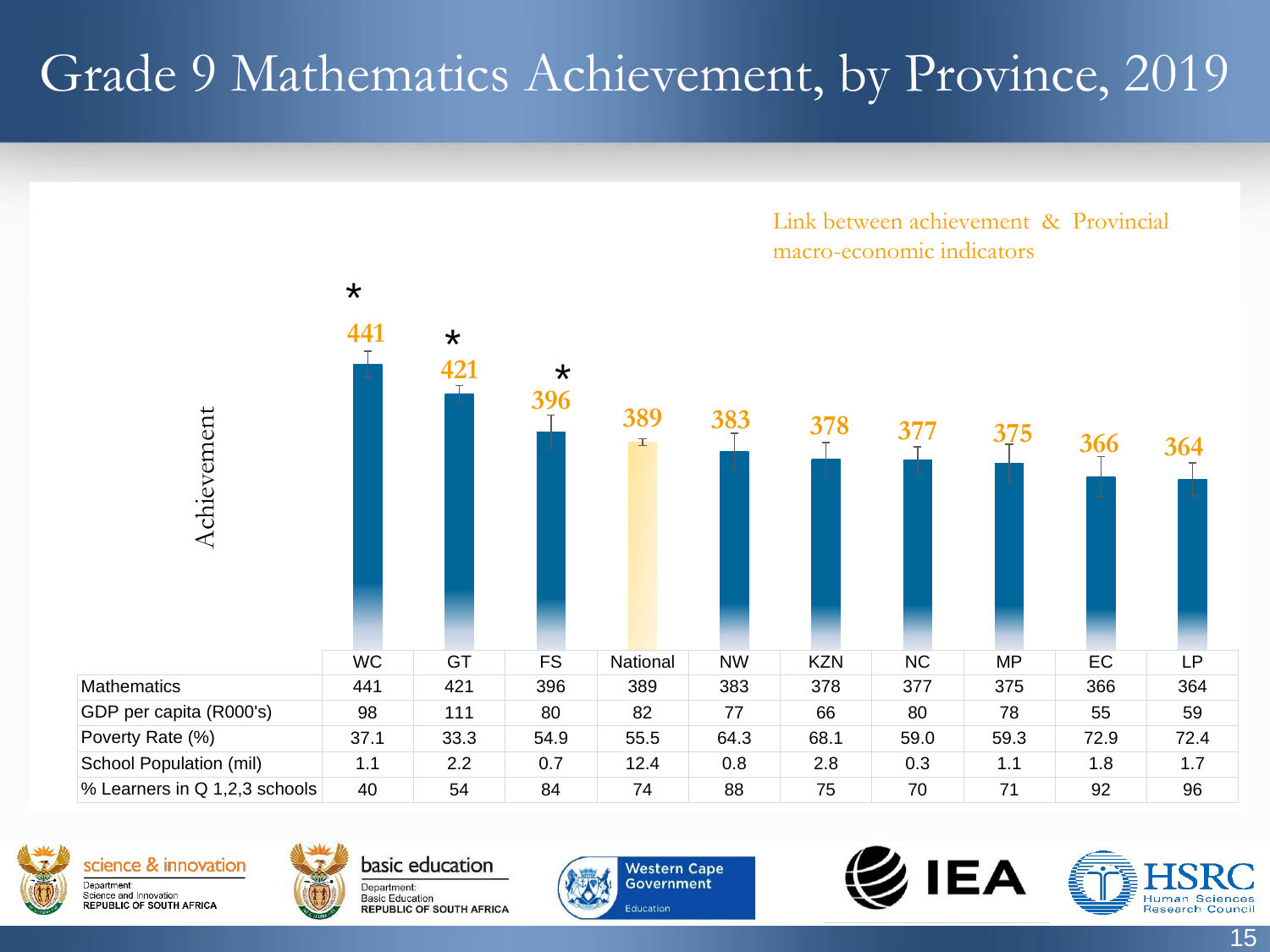#### Provincial Achievement, Grade 5, 2019

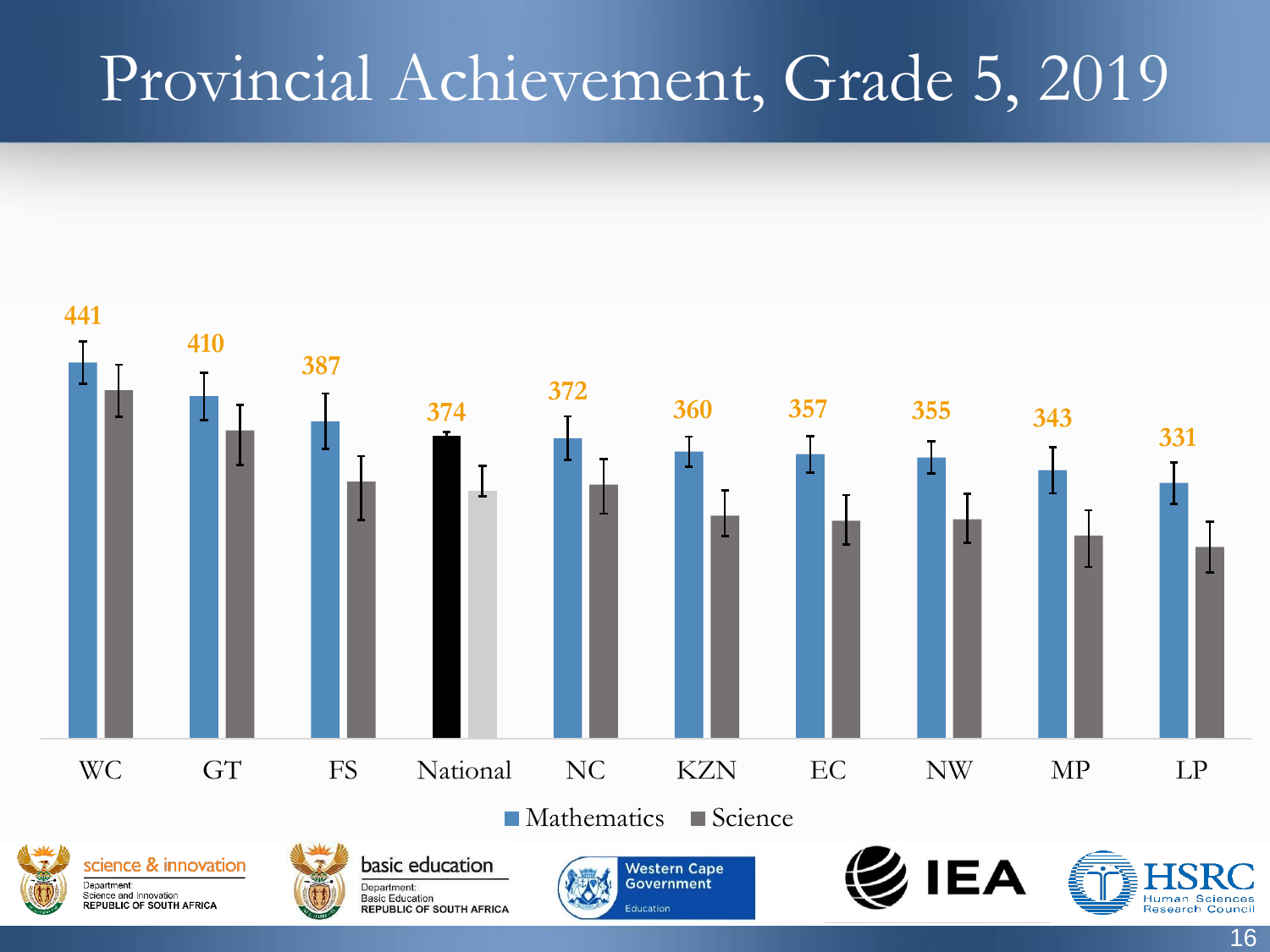#### Grade 9 Achievement, by School Poverty Index







basic education Department: **Basic Education REPUBLIC OF SOUTH AFRICA** 



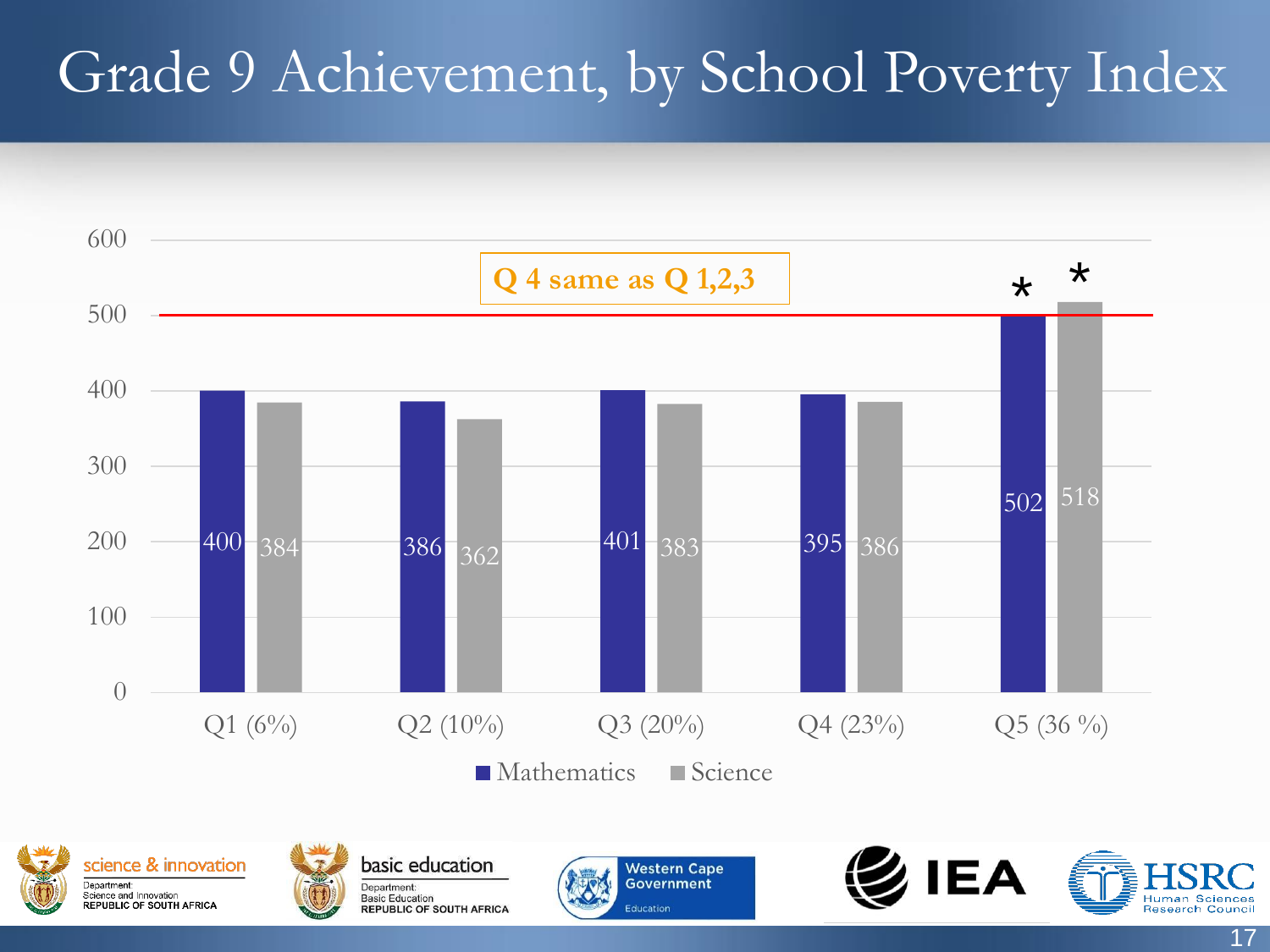#### Mathematics Achievement & Ability by Fee-status

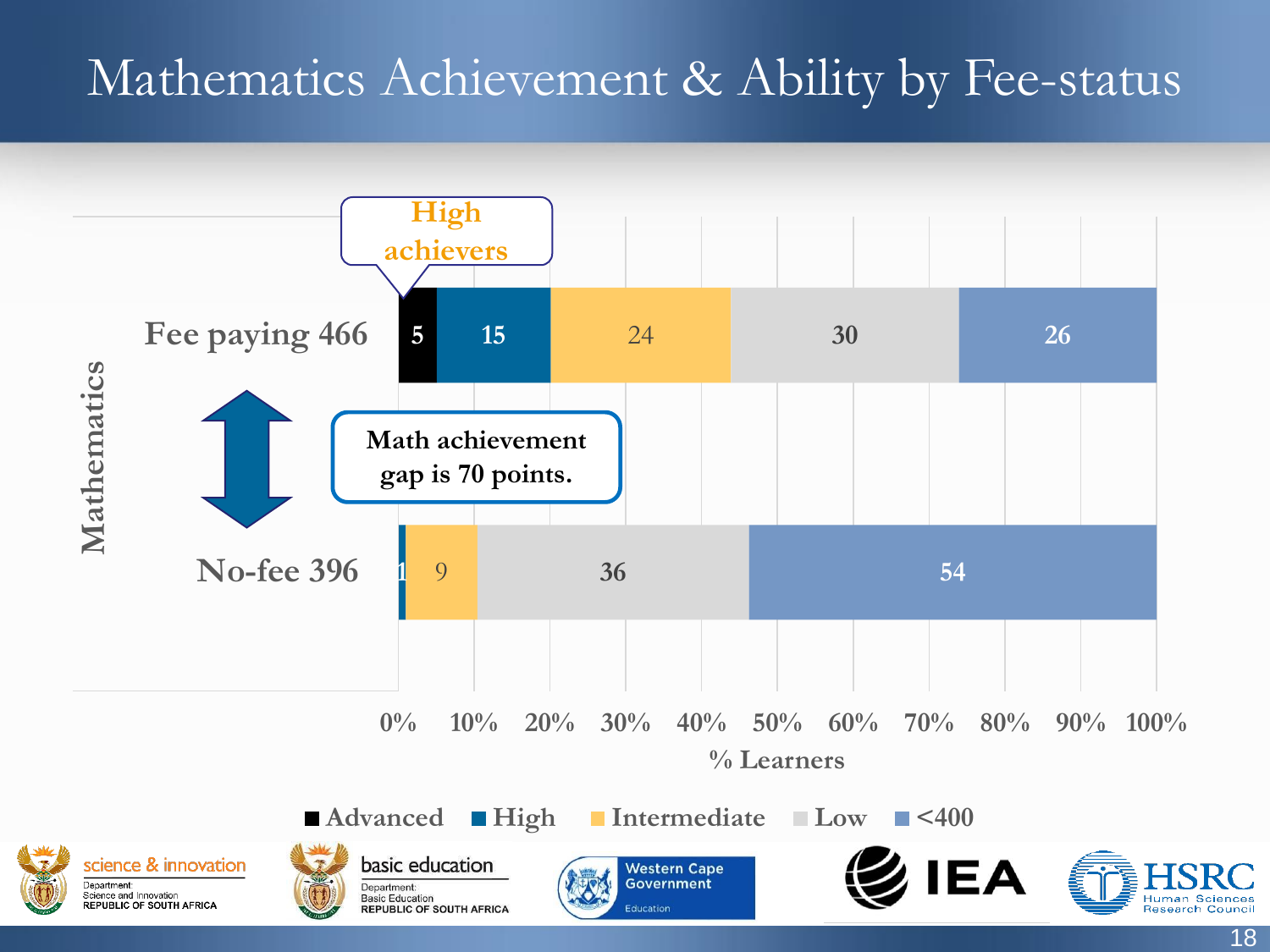#### Science Achievement & Ability by Fee-status



19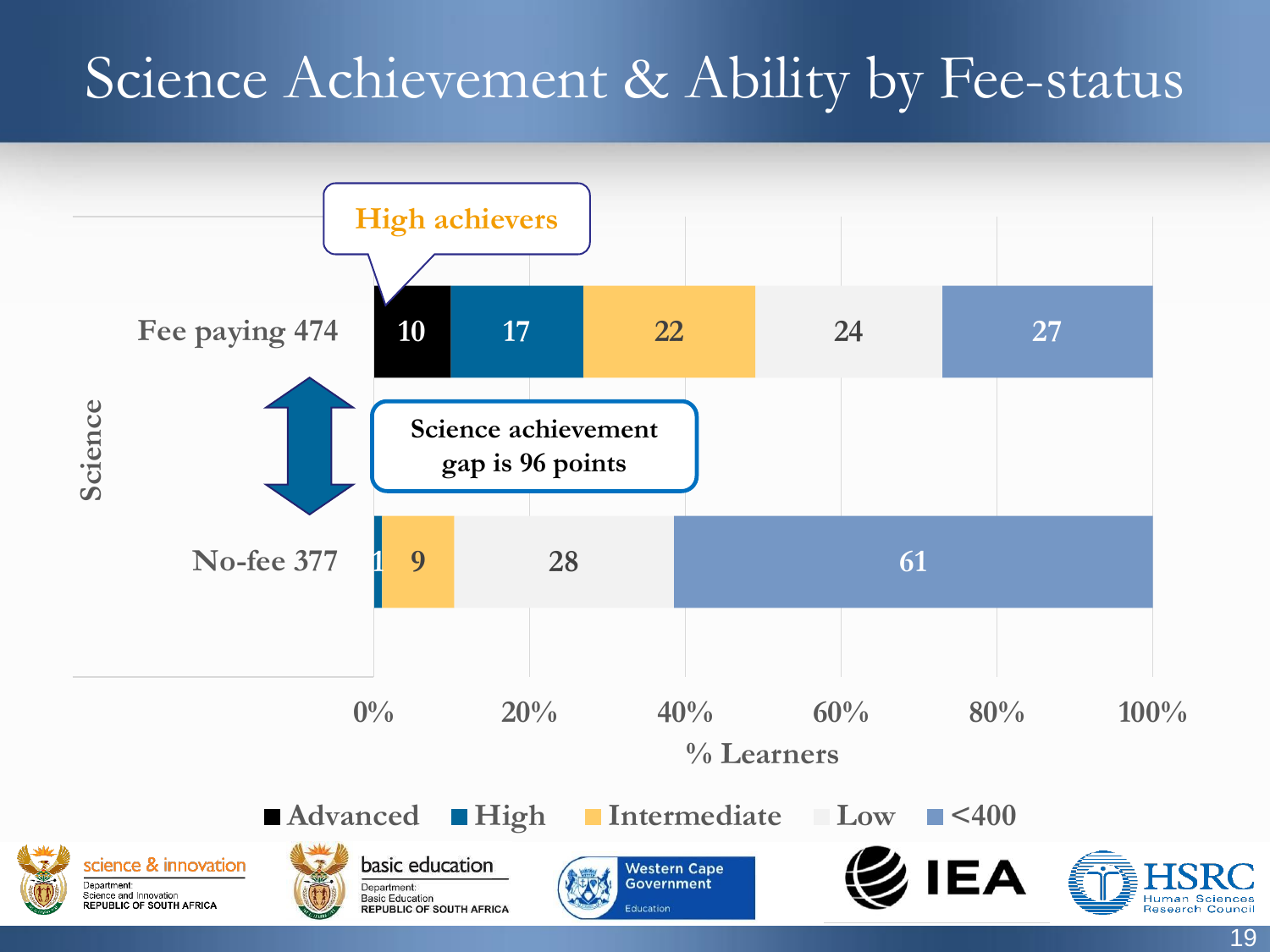### Achievement by Gender and Gap



The achievement differences between girls and boys are not statistically significant

**Boys had significantly higher achievements in Number, Physics and Earth Sciences and for items requiring applying and reasoning.** 





basic education Department: **Basic Education REPUBLIC OF SOUTH AFRICA** 





20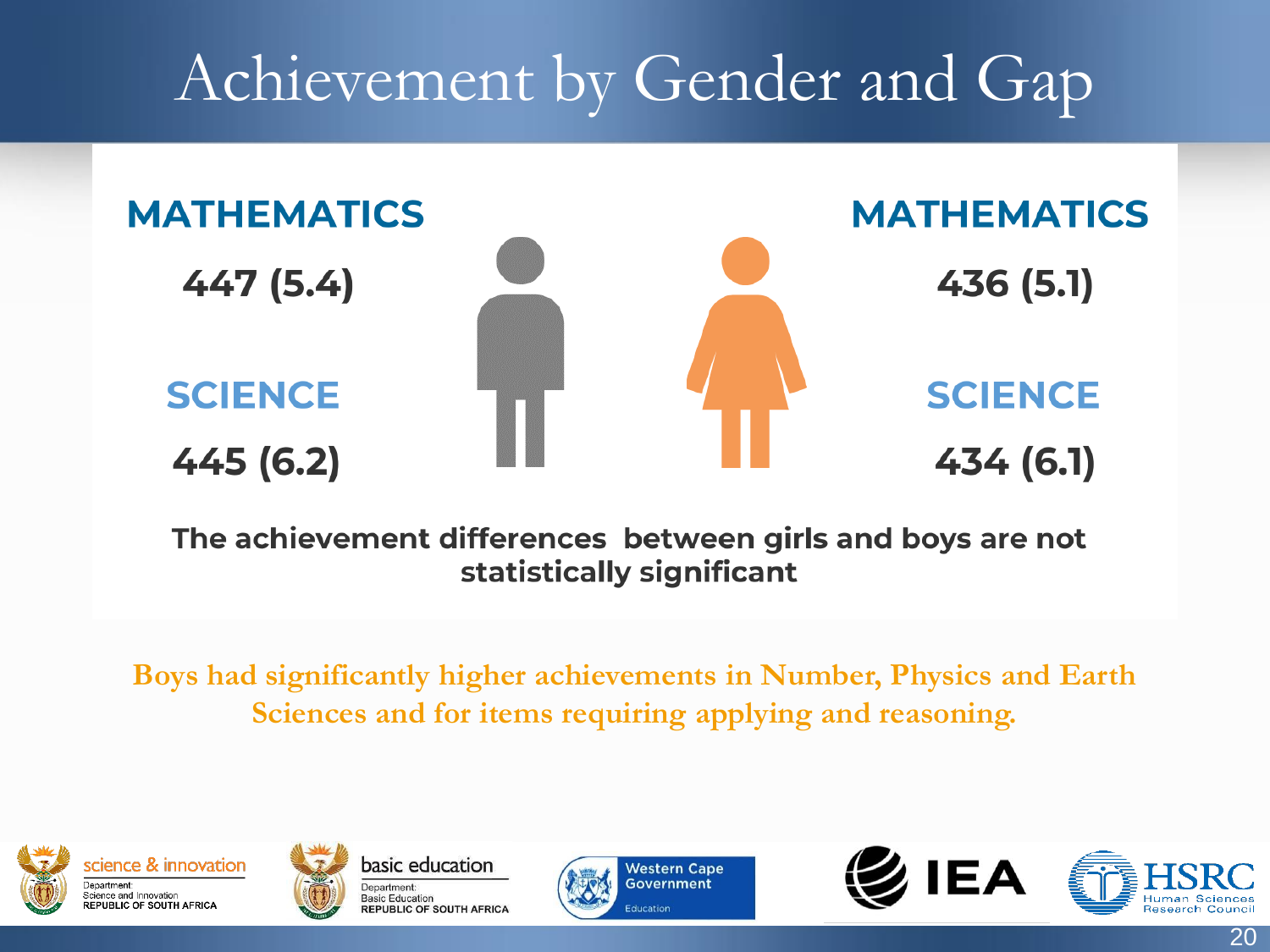#### Writing Gap: Multiple choice and Constructed response questions

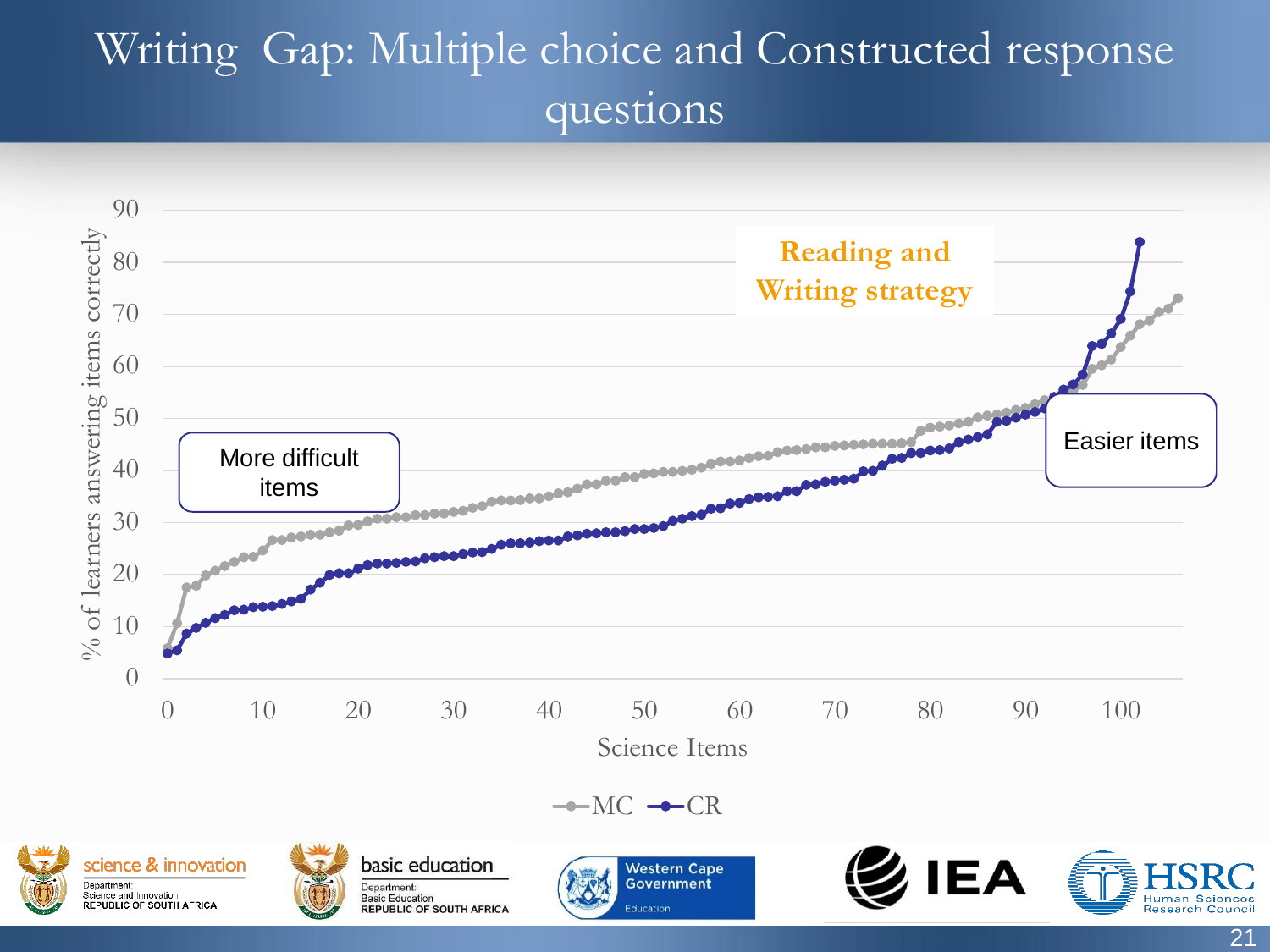#### Match between TIMSS and CAPS

|                                                                                                                                                                                          | Percentage items in TIMSS<br>Curriculum        | Percentage Match between<br><b>TIMSS &amp; CAPS</b> |  |  |  |  |
|------------------------------------------------------------------------------------------------------------------------------------------------------------------------------------------|------------------------------------------------|-----------------------------------------------------|--|--|--|--|
| <b>CONTENT DOMAINS</b>                                                                                                                                                                   |                                                |                                                     |  |  |  |  |
| Number                                                                                                                                                                                   | 30                                             | 97                                                  |  |  |  |  |
| Algebra                                                                                                                                                                                  | 30                                             | 78                                                  |  |  |  |  |
| Geometry                                                                                                                                                                                 | 20                                             | 86                                                  |  |  |  |  |
| Data and Probability                                                                                                                                                                     | 20                                             | 54                                                  |  |  |  |  |
| <b>COGNITIVE DOMAIN</b>                                                                                                                                                                  |                                                |                                                     |  |  |  |  |
| Knowing                                                                                                                                                                                  | 35                                             | 70                                                  |  |  |  |  |
| Applying                                                                                                                                                                                 | 40                                             | 20                                                  |  |  |  |  |
| Reasoning                                                                                                                                                                                | 25                                             | 10                                                  |  |  |  |  |
| basic education<br>science & innovation<br>Department:<br>Department:<br>Science and Innovation<br><b>Basic Education</b><br>REPUBLIC OF SOUTH AFRICA<br><b>REPUBLIC OF SOUTH AFRICA</b> | <b>Western Cape</b><br>Government<br>Education | Human Sciences                                      |  |  |  |  |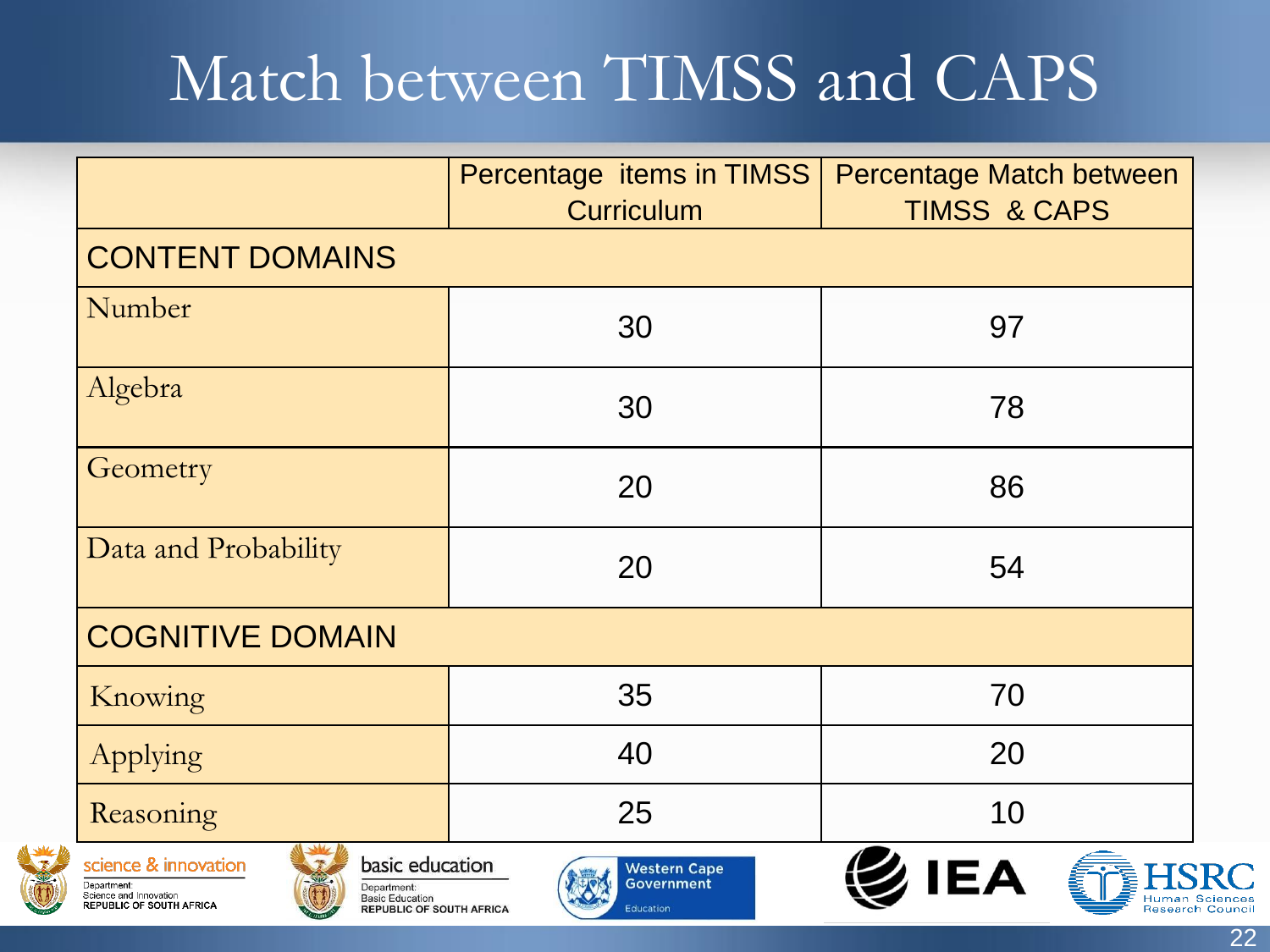#### Western Cape Grade 9 performance internationally

| Country                        | <b>Math Score</b> |     |
|--------------------------------|-------------------|-----|
| Singapore                      | 616               | G)  |
| Chinese Taipei                 | 612               |     |
|                                |                   |     |
| Portugal                       | 500               |     |
| <b>TIMSS Scale Centerpoint</b> | 500               |     |
| Italy                          | 497               | Ira |
|                                |                   |     |
| Malaysia                       | $\overline{461}$  |     |
| Iran, Islamic Rep. of          | 446               |     |
| Qatar                          | 443               |     |
| Chile                          | 441               |     |
| Western Cape, RSA (9)          | 441               |     |
| Lebanon                        | 429               |     |
| Gauteng, RSA (9)               | 421               |     |
| Jordan                         | 420               |     |
| Egypt                          | 413               |     |
| Oman                           | 411               |     |
| Kuwait                         | 403               |     |
| Saudi Arabia                   | 394               |     |
| South Africa (9)               | 389               |     |
| Morocco                        | 388               |     |

DP per capita: Cape \$7 340 nile \$14 900 atar \$64 800 an  $$5\,520$ 





basic education Department: **Basic Education REPUBLIC OF SOUTH AFRICA** 







23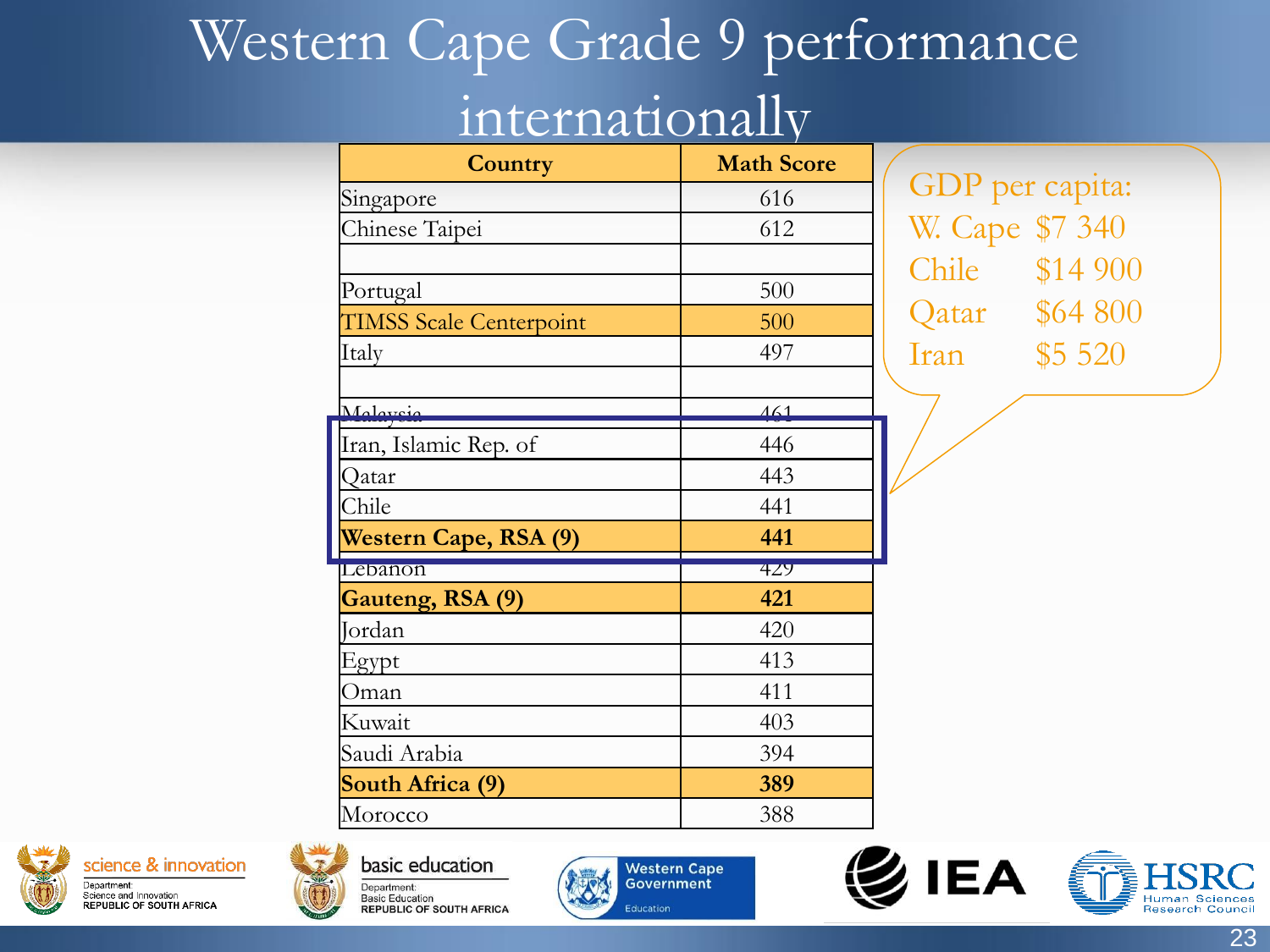### Learnings from Achievement

- From 2011 to 2019, Western Cape achievement scores significantly increased by **33 TIMSS points for mathematics** and **26 TIMSS points for science.**
- The best achievement improvements were among the lowest performing learners.
- In 2019, just over **six in ten learners** demonstrated they had acquired **basic** mathematical and science knowledge and **one in three** achieved above the **intermediate benchmark** (apply mathematical knowledge)
- Educational policy focus on the **twin imperatives** of equity by decreasing the achievement gap and increasing proportions of learners at higher performance levels by improving the achievement standard for all learners.
- **What are the achievement targets for the Western Cape for next 8 years?**



.









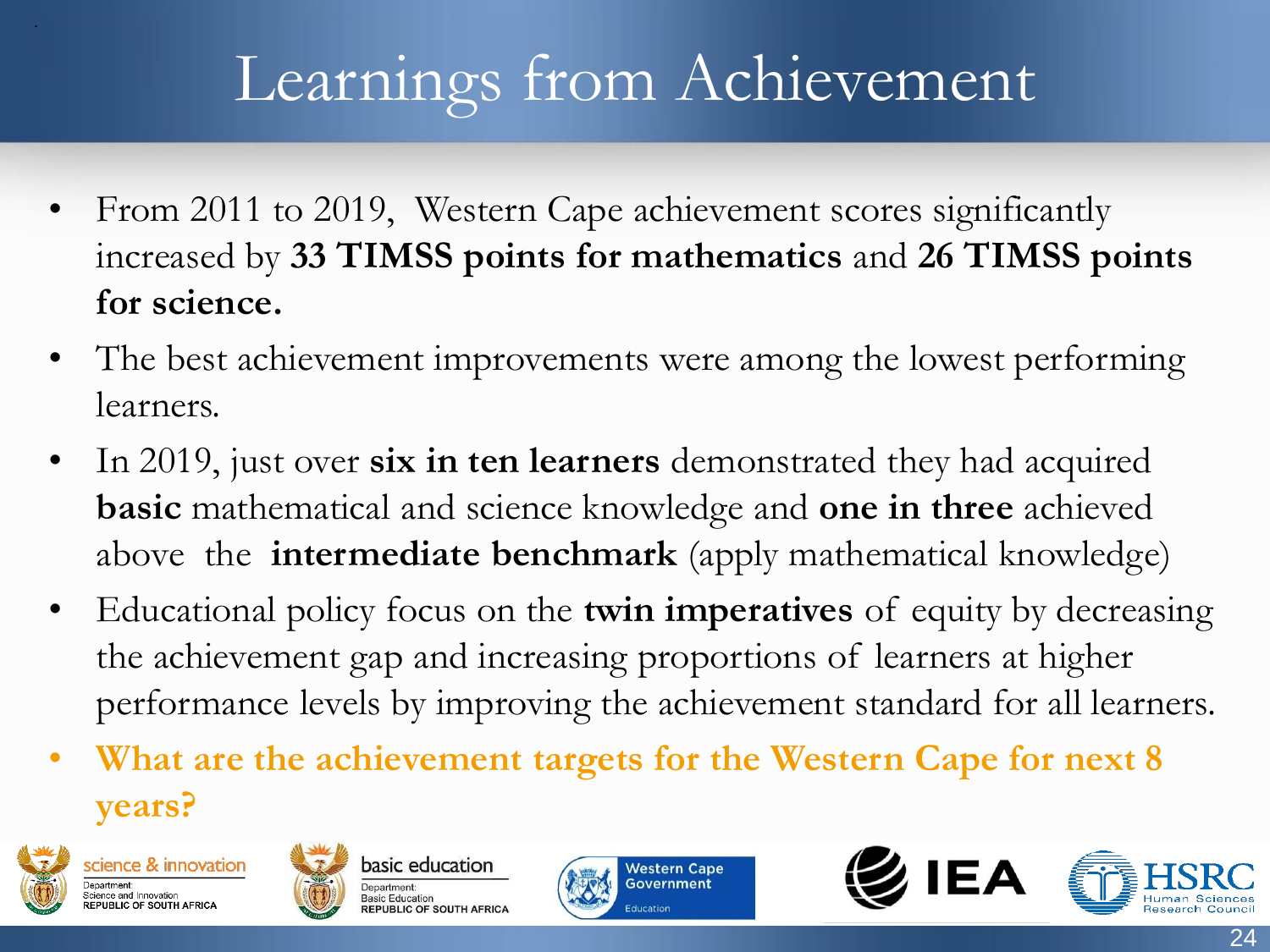#### STORY 2: Home, School and Classroom Factors Influencing Achievement

#### **From the bivariate analysis**

- Unequal Home Conditions
- Educator Preparation and Professional Development
- School Climate and Achievement
- Educational Resources in Schools









25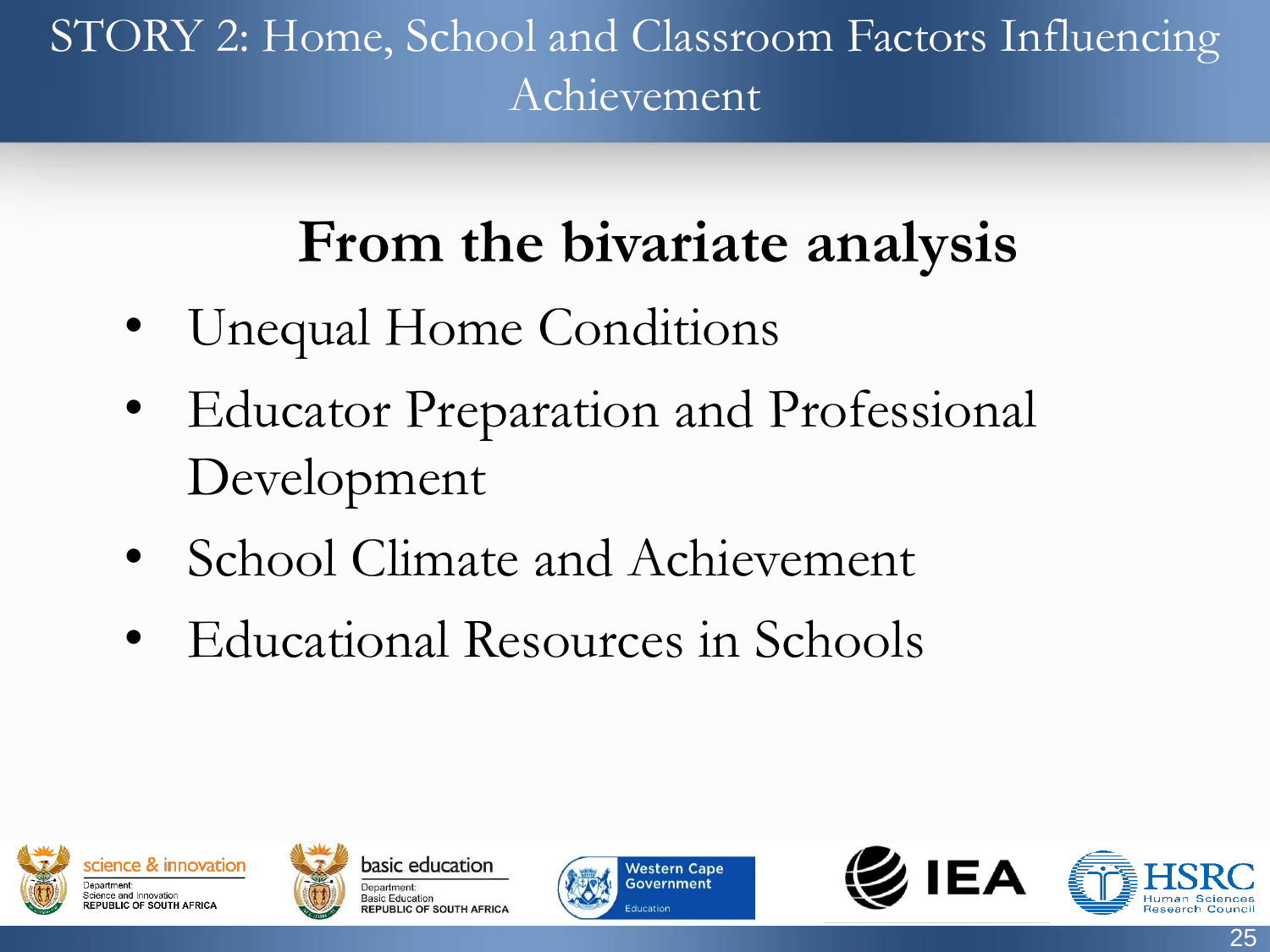#### Home Assets and Educational Resources

|                   |             | <b>Basic</b>   |             | Educational |                             |                                                         | <b>Digital</b> |             |
|-------------------|-------------|----------------|-------------|-------------|-----------------------------|---------------------------------------------------------|----------------|-------------|
|                   | Water flush |                | Hot running |             |                             | One parent with<br>Over than 25 $\vert$ a post grade 12 | Computer or    | Internet    |
|                   | toilets*    | Running water* | water*      | Own room *  | books at home* education+ * |                                                         | tablet*        | Connection* |
| <b>WC</b>         | 93          | 88             | 56          | 65          | 26                          | 35                                                      | 64             | 54          |
| $No$ -fee         | 841         | 80             | 27          | 58          | 11                          | 25                                                      | 41             | 34          |
| <b>Fee paying</b> | 97          | 92             | 72          | 69          | 35                          | 41                                                      | 77             | 66          |

Unequal starting points: learners with higher levels of home educational resources tended to score higher than their counterparts with less resources.











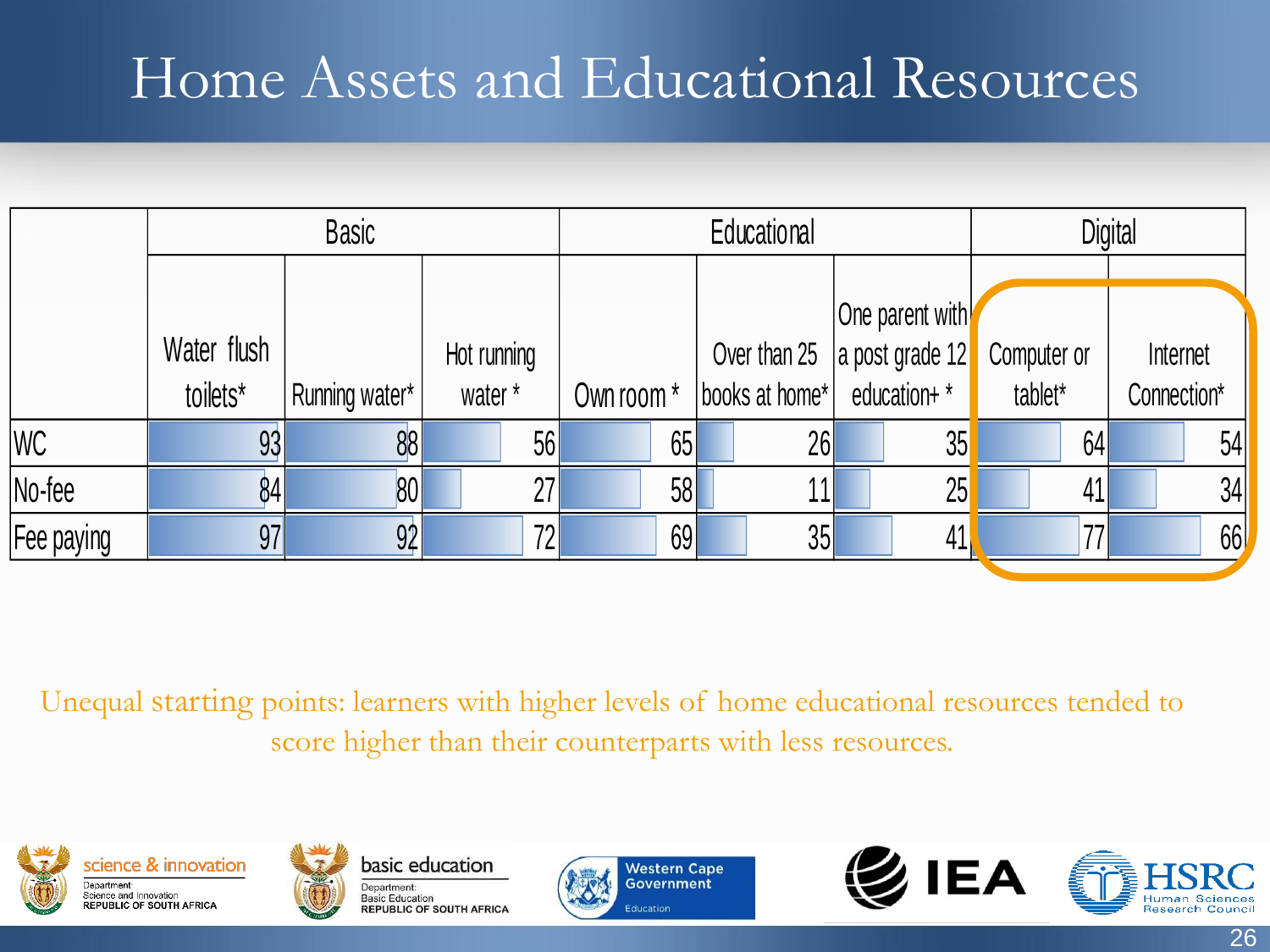# Language of Learning and Teaching



**Learners who speak the LOLT at home more often score higher than those who speak it less frequently, especially in language-intensive subjects like science.**

**Only 37% of learners in no-fee schools speak the LOLT at home, in comparison to 80% of those in fee-paying schools.** 









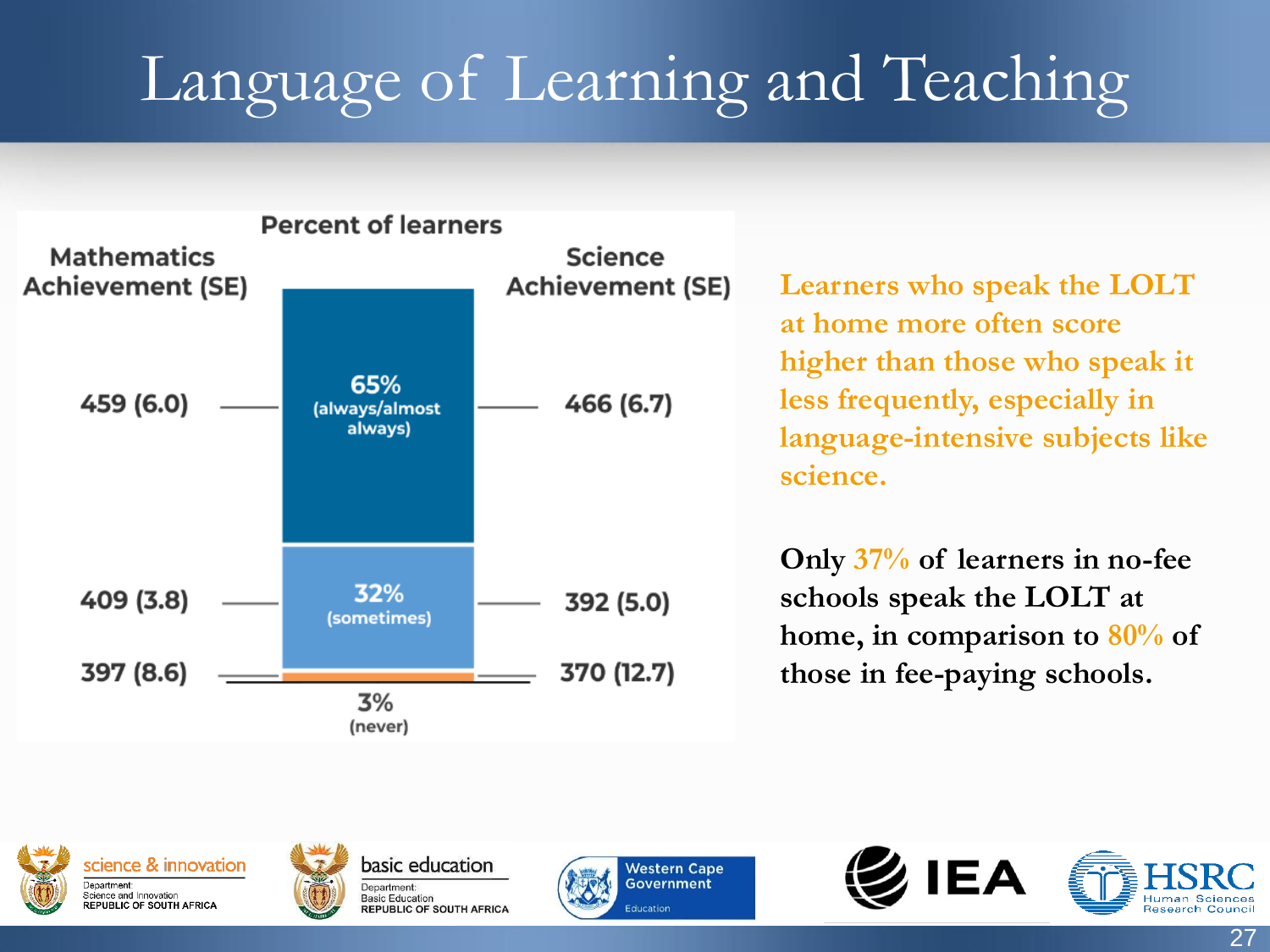# Educator Preparation and Experience

#### **Parents and society view schools as an equalizing opportunity for learners from low SES households**



of learners were taught by mathematics and science educators with, at least, a Bachelors degree

76%

of learners were taught by educators with a mathematics specialisation

#### 88%

of the learners were taught by educators with a science specialisation



of learners were taught by mathematics or science educators with, more than 10 years of teaching experience

Mathematics and science educators with similar qualification and years of experience taught learners in fee-paying and no-fee schools.









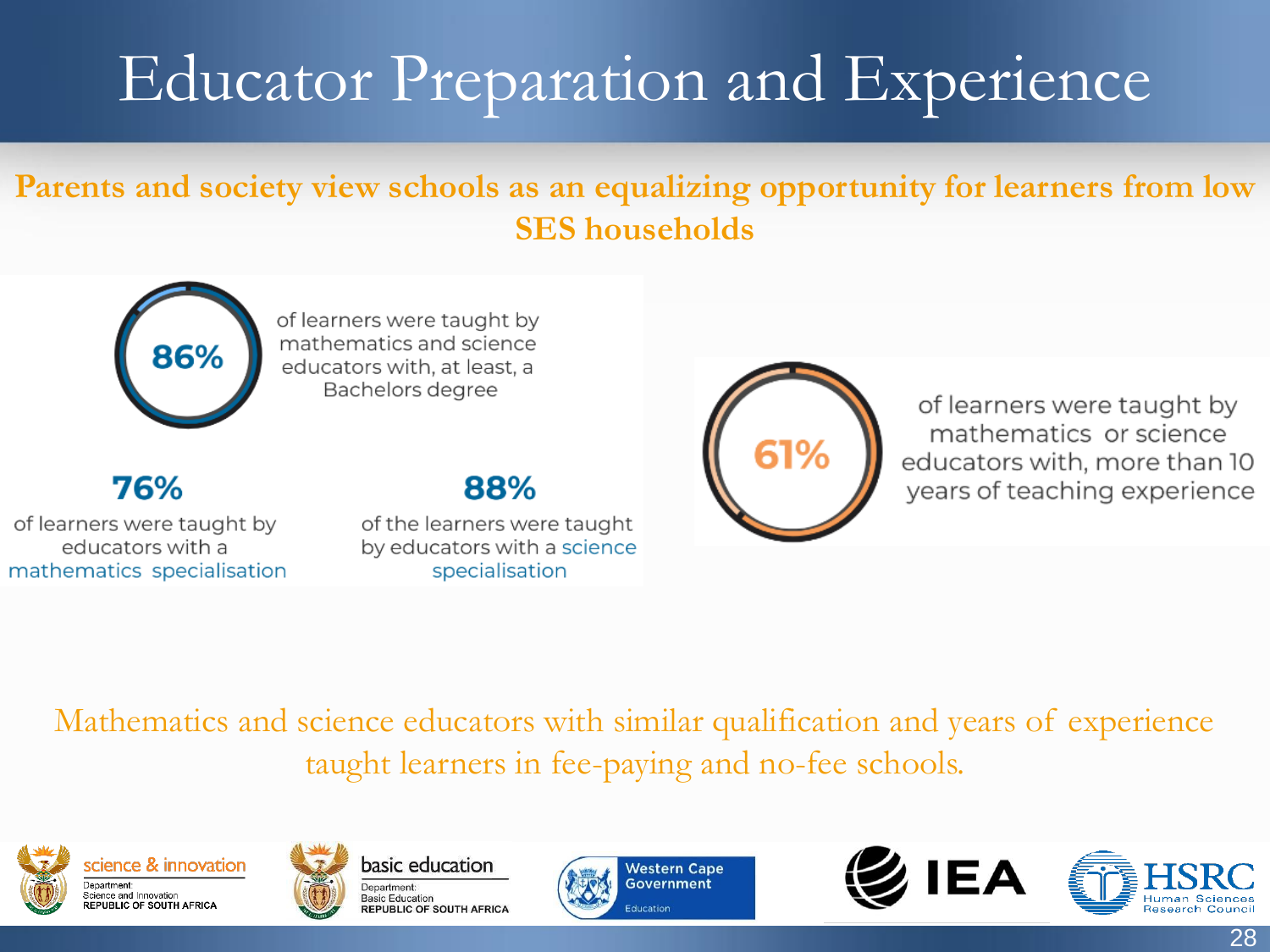#### Professional Development Participation and Needs: Mathematics

|                                                                 |     | <b>Educators Participation</b> | Educators Indicating a      |  |
|-----------------------------------------------------------------|-----|--------------------------------|-----------------------------|--|
| <b>Professional activities</b>                                  |     | in Professional                | <b>Need</b> in Professional |  |
|                                                                 |     | Development                    | Development                 |  |
| Content                                                         | 85  |                                | 53                          |  |
| Curriculum                                                      | 79  |                                | 46                          |  |
| Assessment                                                      | 62  |                                | 50                          |  |
| Pedagogy/Instruction                                            | 58  |                                | 62                          |  |
| Integrating Technology into Instruction                         | 58  |                                | 80                          |  |
| Improving Learners' Critical Thinking or Problem-Solving Skills | .47 |                                | 80                          |  |
| Addressing Individual Learner Needs                             | 40  |                                | 75                          |  |

Focus must be placed on translating these development activities into higher achievement levels











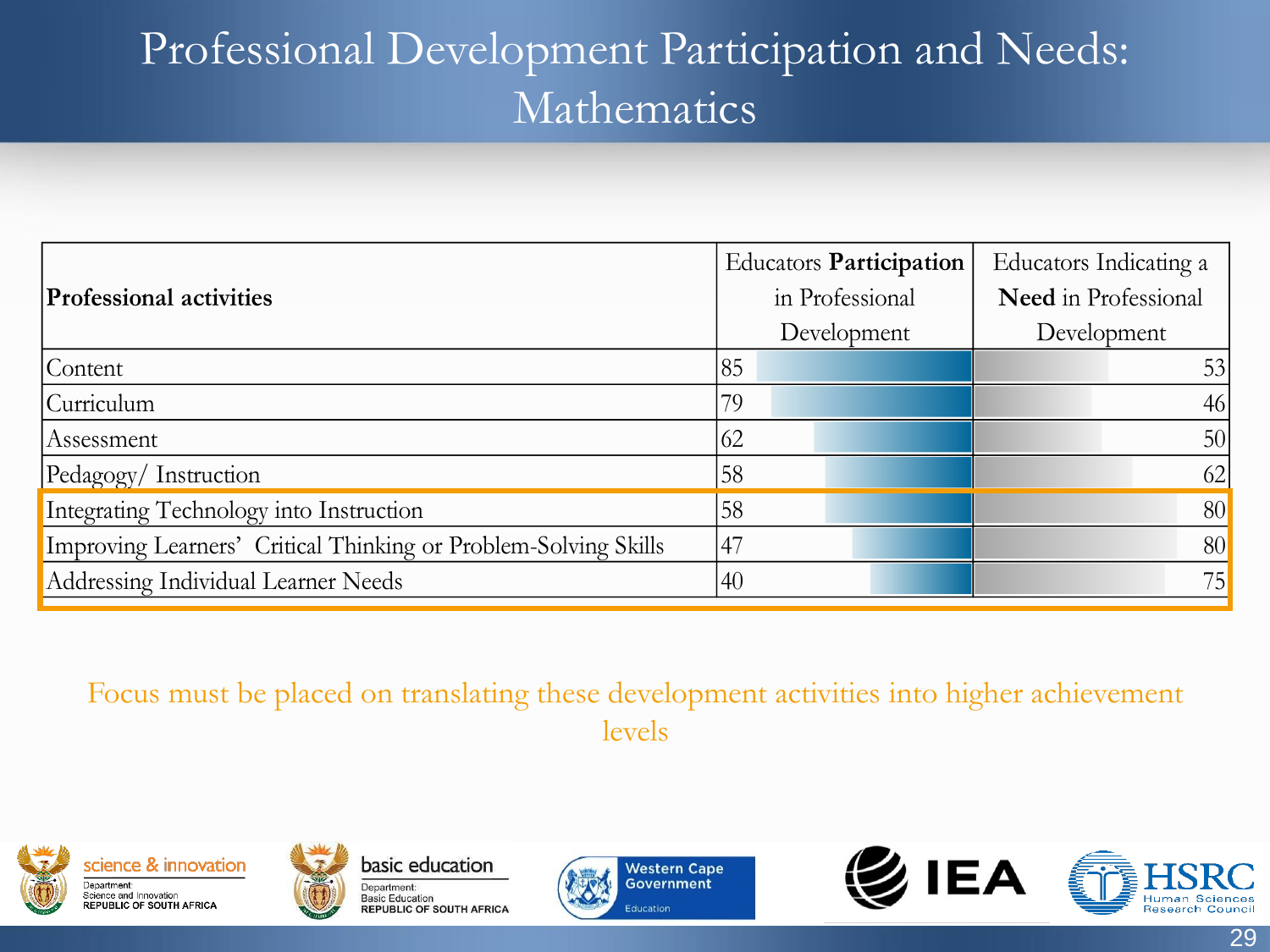### Classroom engagement practices

- Classroom instruction and engagement are at the core of the learning process
- Classroom activities engaged in  $-$  likely to directly impact learning











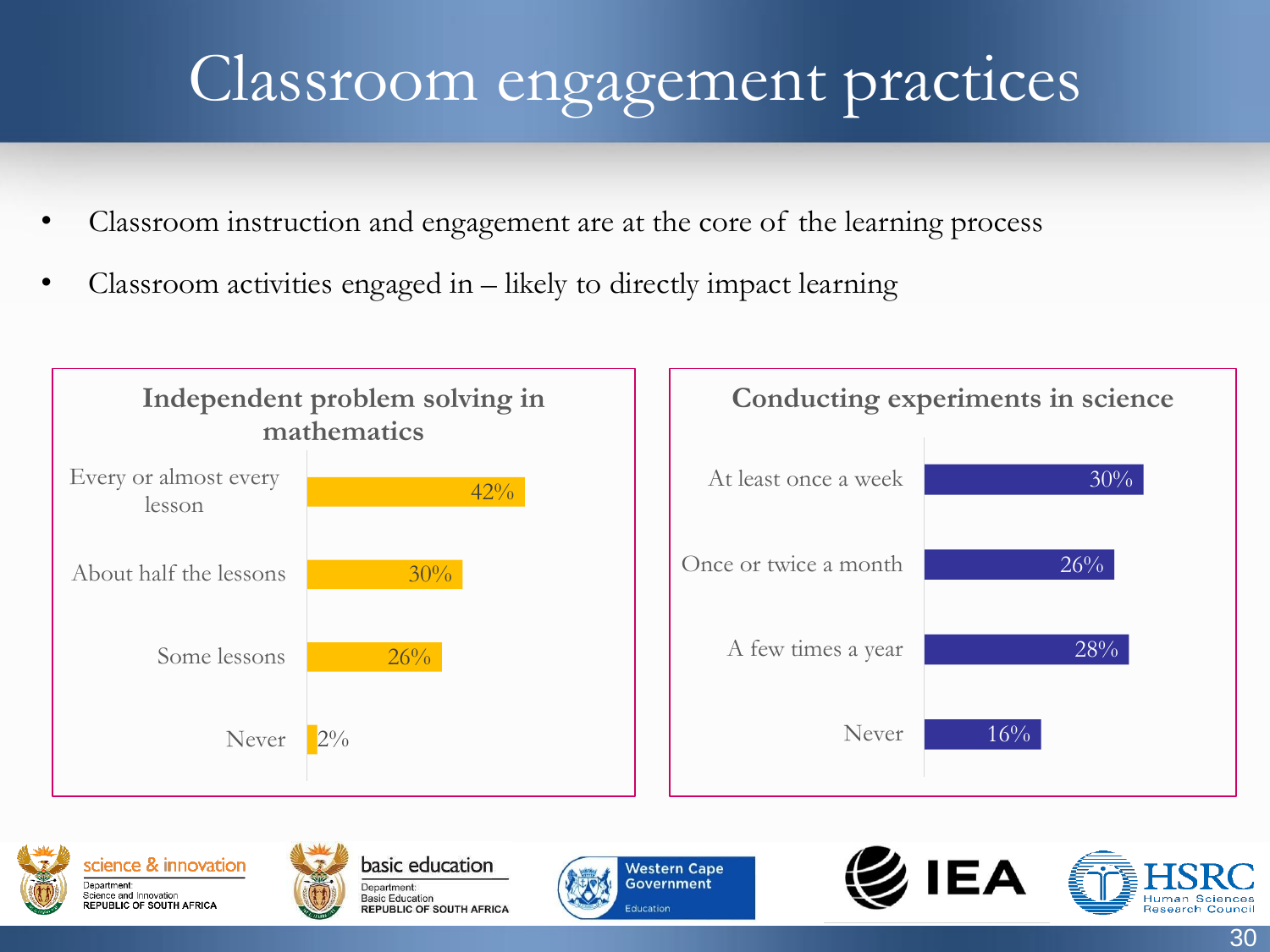### School Climate: Academic emphasis

#### **Positive and healthy school climates create conditions for effective teaching and learning**



Learners in schools which place a higher **emphasis on academic achievement**  performed at a significantly higher level in mathematics and science assessments than medium emphasis.









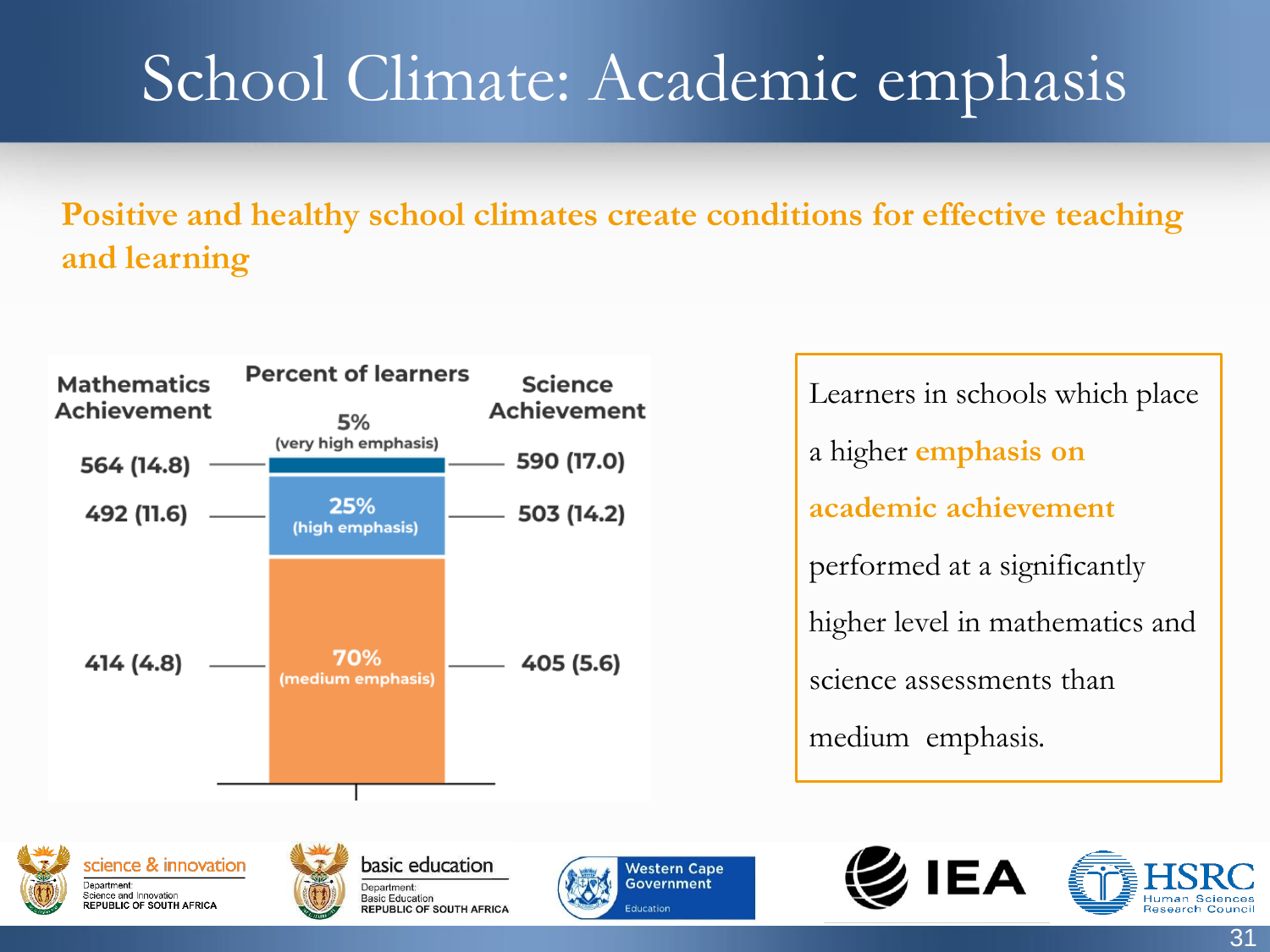### School Climate: Safe and Orderly Schools



- 25% in fee-paying and 7% in no-fee schools reported 'very safe and orderly' schools
- Internationally 48% of learners attended very safe and orderly schools











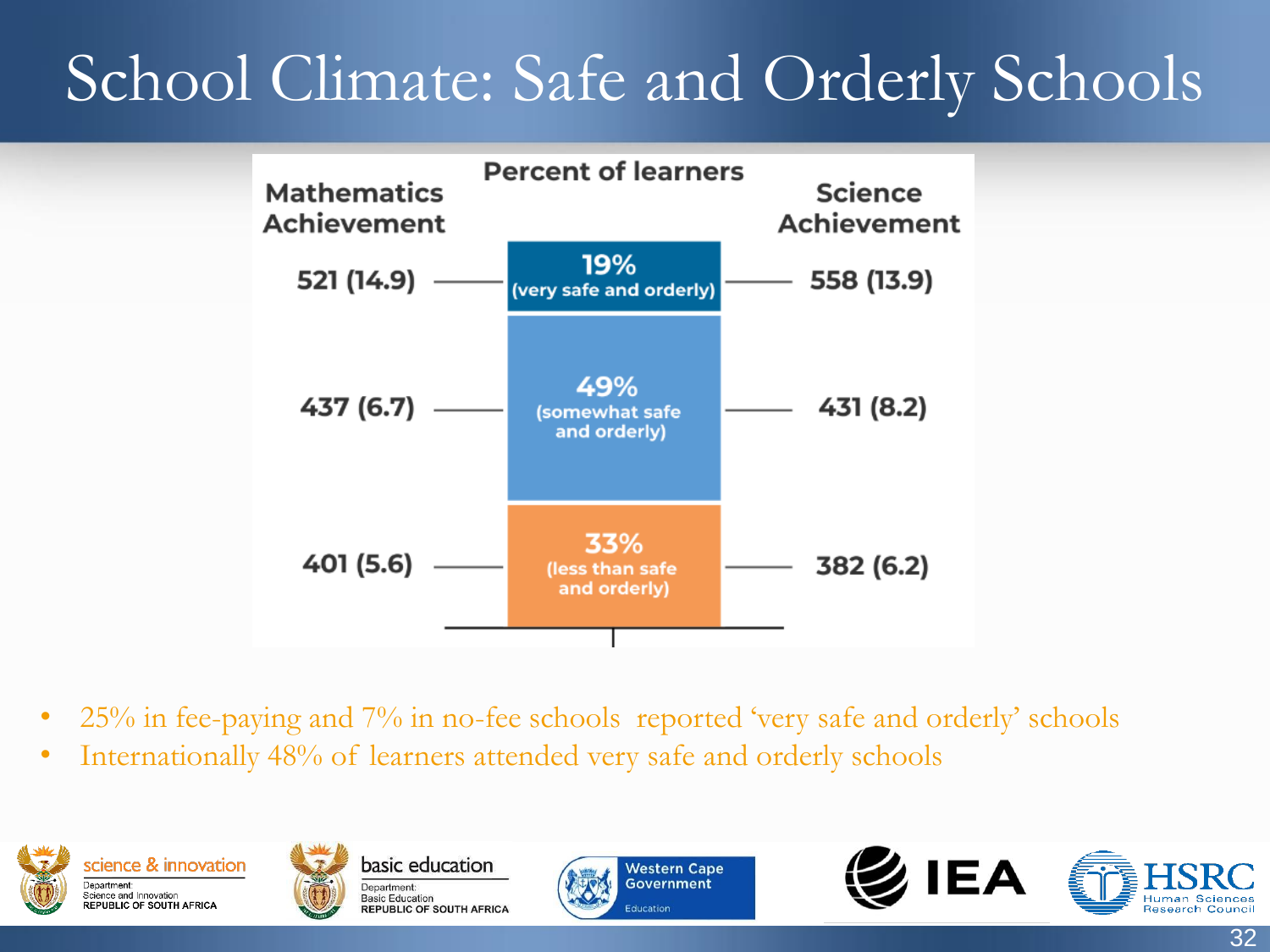# Learners Experiencing Bullying Behaviours



- 45% of learners in no-fee schools and 56% of learners in fee paying schools "never or almost never" experienced bullying at school
- Verbal bullying constituted the highest form of bullying followed by physical and low incidences of cyber bullying
- Internationally 63% of learners reported they were never or almost never bullied









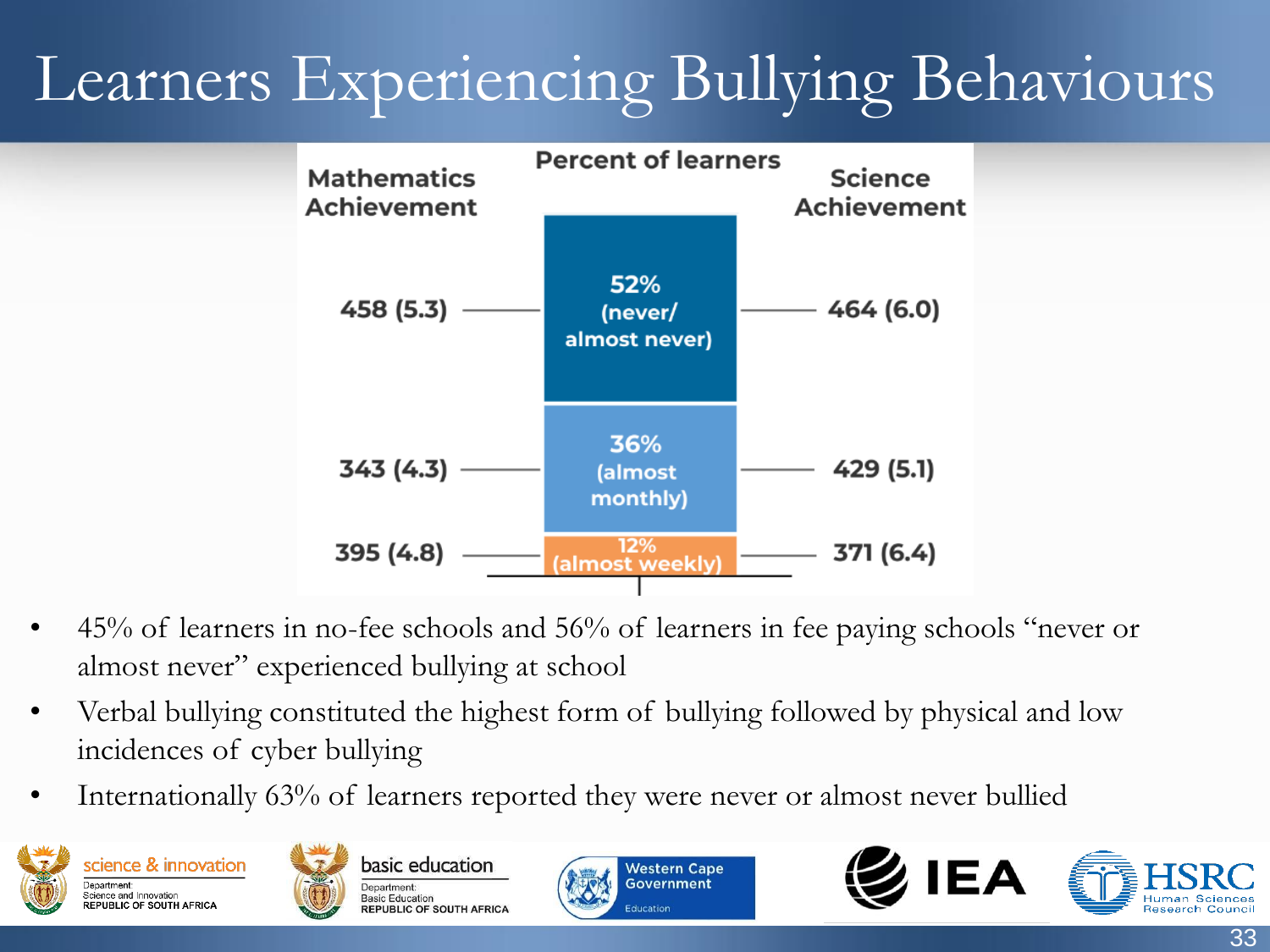#### Resources: Textbooks and Workbooks



Department:

Science and Innovation



34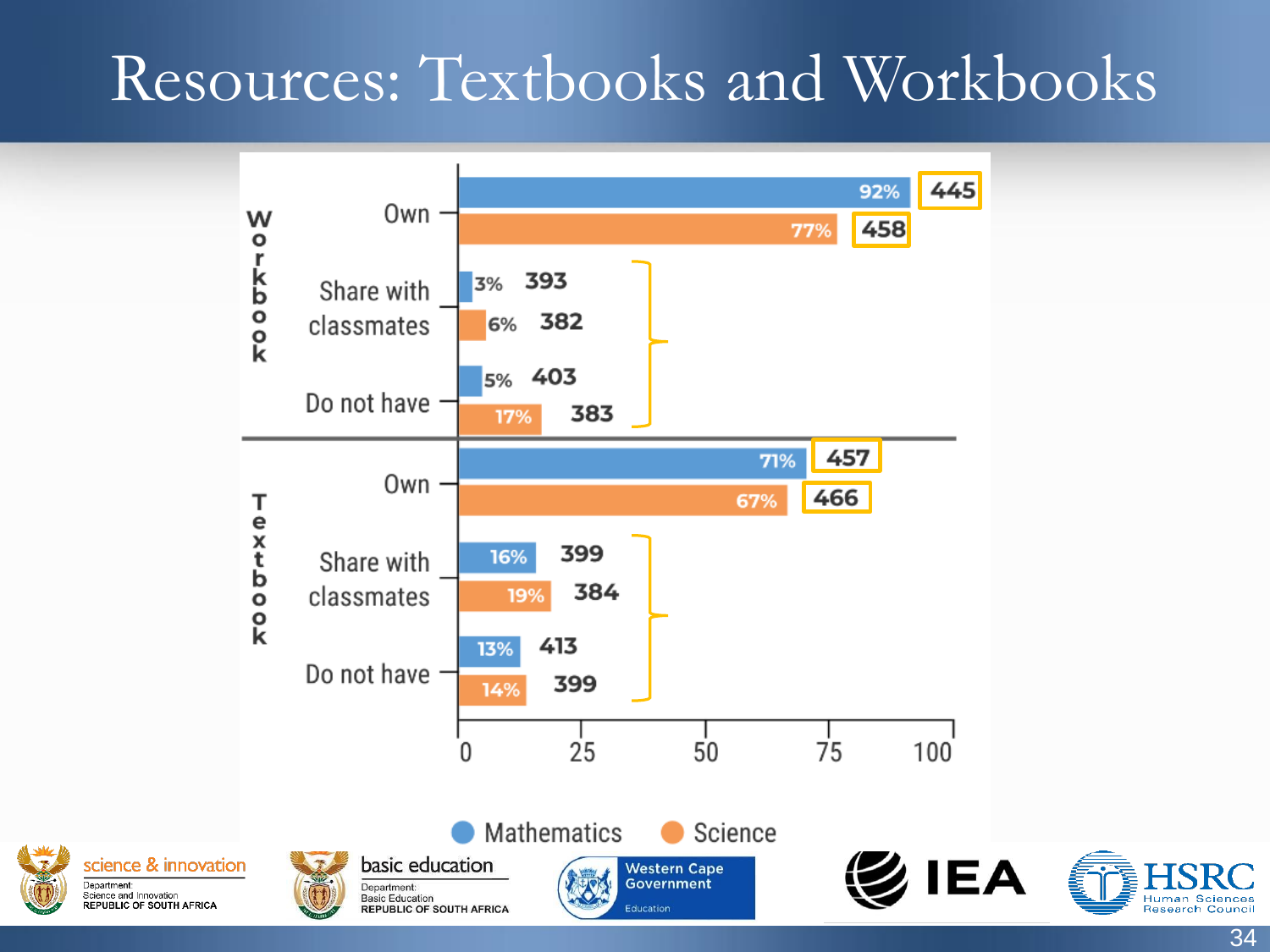#### Resources: Computers Available for Use by Learners



- Computer availability at the Grade 9 level is similar for fee-paying and no-fee schools
- Usage for instruction varied